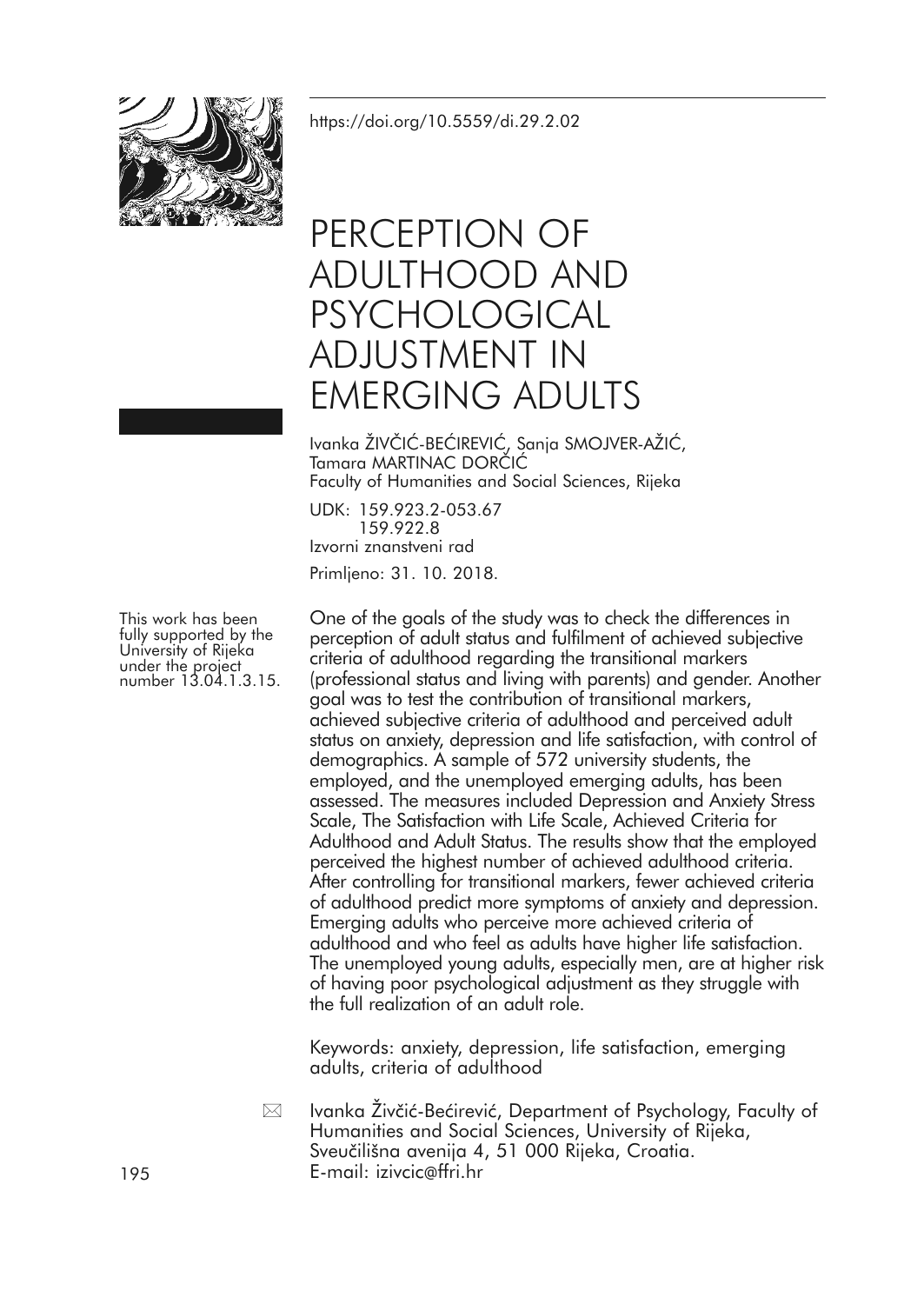#### **Transition to adulthood**

According to Arnett's theory, emerging adulthood is a developmental period that is positioned between the end of adolescence (around age 18) and the entry to stable adulthood, which in more developed countries is prolonged until about age 29 (Arnett, 2014). This period is characterized by self-exploration, contemplation about future opportunities, and continued identity development (Arnett, 2000, 2014). At the end of secondary school, formal social institutions and informal social norms provide less structure, whilst, at the individual level, increased individualization results in more choices and a greater need for personal agency when dealing with a diverse set of potential life changes. The challenges involve both transitional markers (such as leaving the parental home; getting married; becoming parents; having a job) and individual ones (e.g. building their own identity and relations with others).

With more prolonged educational pathways, and rising median ages of marriage and parenthood, emerging adulthood is less well-defined and more unstable than in the past (Arnett, 2000). According to a number of studies (e.g., Arnett, 2016; Sirsch, Dreher, Mayr, & Willinger, 2009; Žukauskiené, 2016), the majority of young people in their twenties view themselves as being in a transition toward adulthood. Perception of this age period is related to fulfilling different criteria of adulthood that refer to distinct conceptual categories such as Independence (e.g., not deeply attached to parents emotionally), Interdependence (e.g., committed to long-term romantic relationships), and Family Capacities (e.g., capable of caring for children) (Kins & Beyers, 2010; Zupančič, Komidar, & Levpušček, 2014). The studies consistently find that young people use more internal and individualistic qualities as criteria for adulthood (Sharon, 2016) and that the most important criteria for adulthood are accepting responsibility for oneself, making independent decisions, and financial independence (Arnett & Padilla-Walker, 2015; Macek, Bejček, & Vaníčková, 2007; Sirsch et al., 2009).

Due to different experiences, transition to adulthood is characterized by increased heterogeneity (Schulenberg & Schoon, 2012). For a large number of young people in their early twenties, college is an important step in the transition from adolescence to adulthood and nowadays one of the most common choices (Zorotovich, 2014). Since most of the research on 196 emerging adulthood has focused mainly on college students,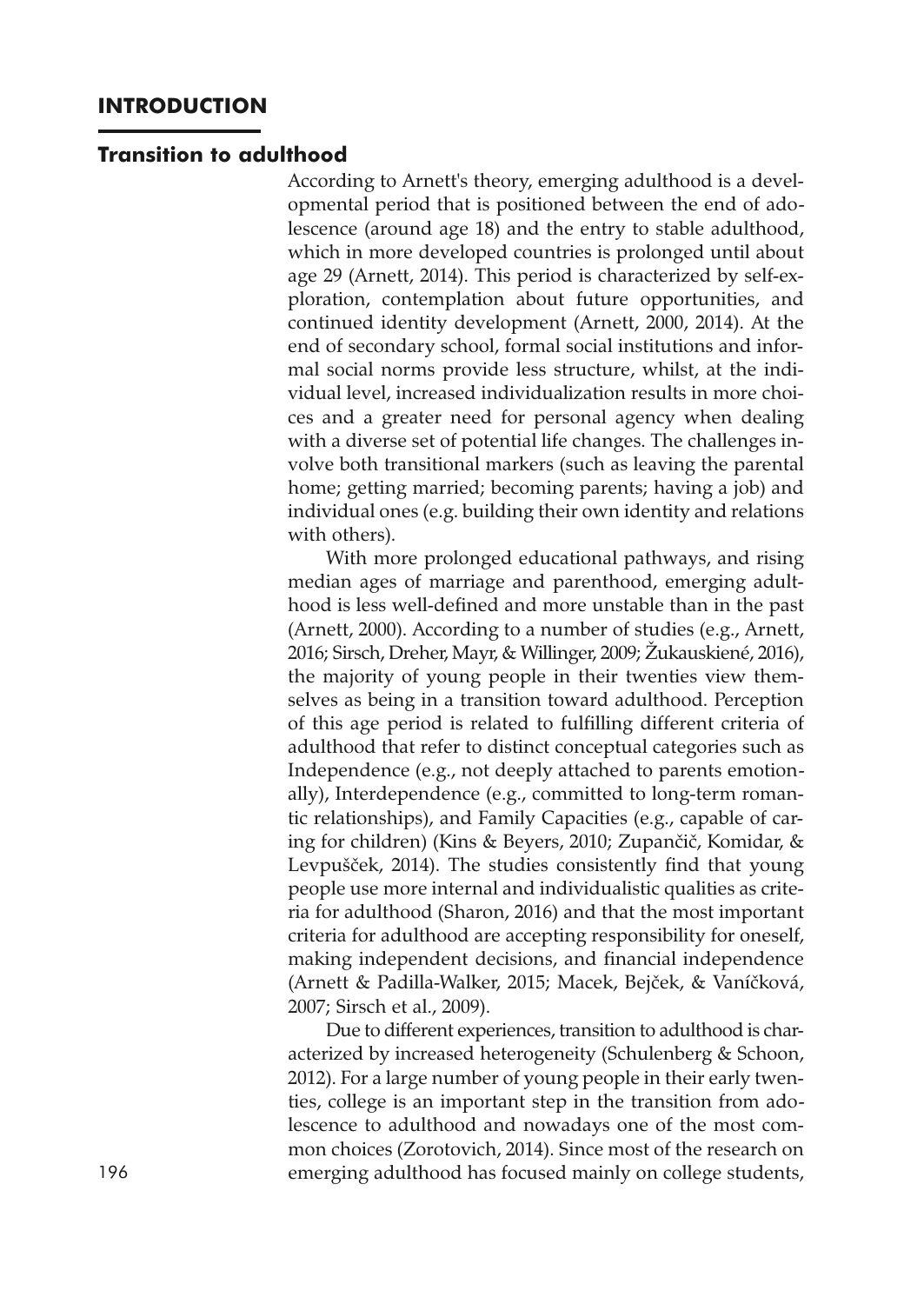ŽIVČIĆ-BEĆIREVIĆ, I., SMOJVER-AZIC, S., MARTINAC DORČIĆ, T.: PERCEPTION OF...

differences in perceived adult status between college students and working and unemployed individuals have not been systematically explored (Arnett, 2000; Nelson, Willoughby, Rogers, & Padilla-Walker, 2015; Seiffge-Krenke, 2016). As it is expected that the college setting more so than the work setting could be associated with identity exploration (Chickering & Reisser, 1993), emerging adults in college might be less likely than emerging adults at work to view themselves as adults (Arnett, 2000). Those who do not go to college might be constrained to take roles that lead them to feel adult at an earlier age. Finding stable work and identifying one's work as a "career" are important milestones in the successful transition to adulthood (Arnett, 2014). Entrance into work life usually leads to financial independence, which is an important criterion for perceiving oneself as an adult, and influences future goals concerning other adult roles, such as marriage and parenthood (Arnett, 1998). The complexity of the transition to adulthood is increased by the fact that it is no longer a single transition, but a series of micro-transitions, with a yo-yo trend (Biggart & Walther, 2006). It is also a demographically dense period (Shanahan, 2000) with multiple transitions related to social role, residence, work, and education, all within a relatively short time. However, transition to adulthood differs in different cultures even within European context (Piumatti, Giannotta, Roggero, & Rabaglietti, 2013; Žukauskiené, 2016). Moreover, gender differences should also be considered. It was found that a higher percentage of men tend to consider themselves to be adults than do women (Nelson & Luster, 2015), although it is not confirmed in all studies (e.g. Seiffge-Krenke, 2016; Vleioras & Mantziou, 2018; Zupančič et al., 2014). Related literature has found gender differences in the criteria they deem necessary for adulthood (Sharon, 2016). Conflicting societal messages about the "proper" roles of women at home and at work create a greater challenge to young women to identify themselves as adults (Sharon, 2016; Sirsch et al., 2009).

### **Adjustment issues in emerging adulthood**

Becoming an adult does not only mean feeling like an adult. It also implies overcoming a series of challenges while maintaining one's own psychological well-being (Tagliabue, Lanz, & Beyers, 2014). Results on the relationship between the transition to adulthood and well-being confirmed that more achieved criteria for adulthood contribute to a positive change in emerging adults' well-being over time (Arnett, 2000; Kins & Beyers, 2010; Nelson & Barry, 2005). Better well-being is related to 197 growing psychosocial maturity after successfully accomplish-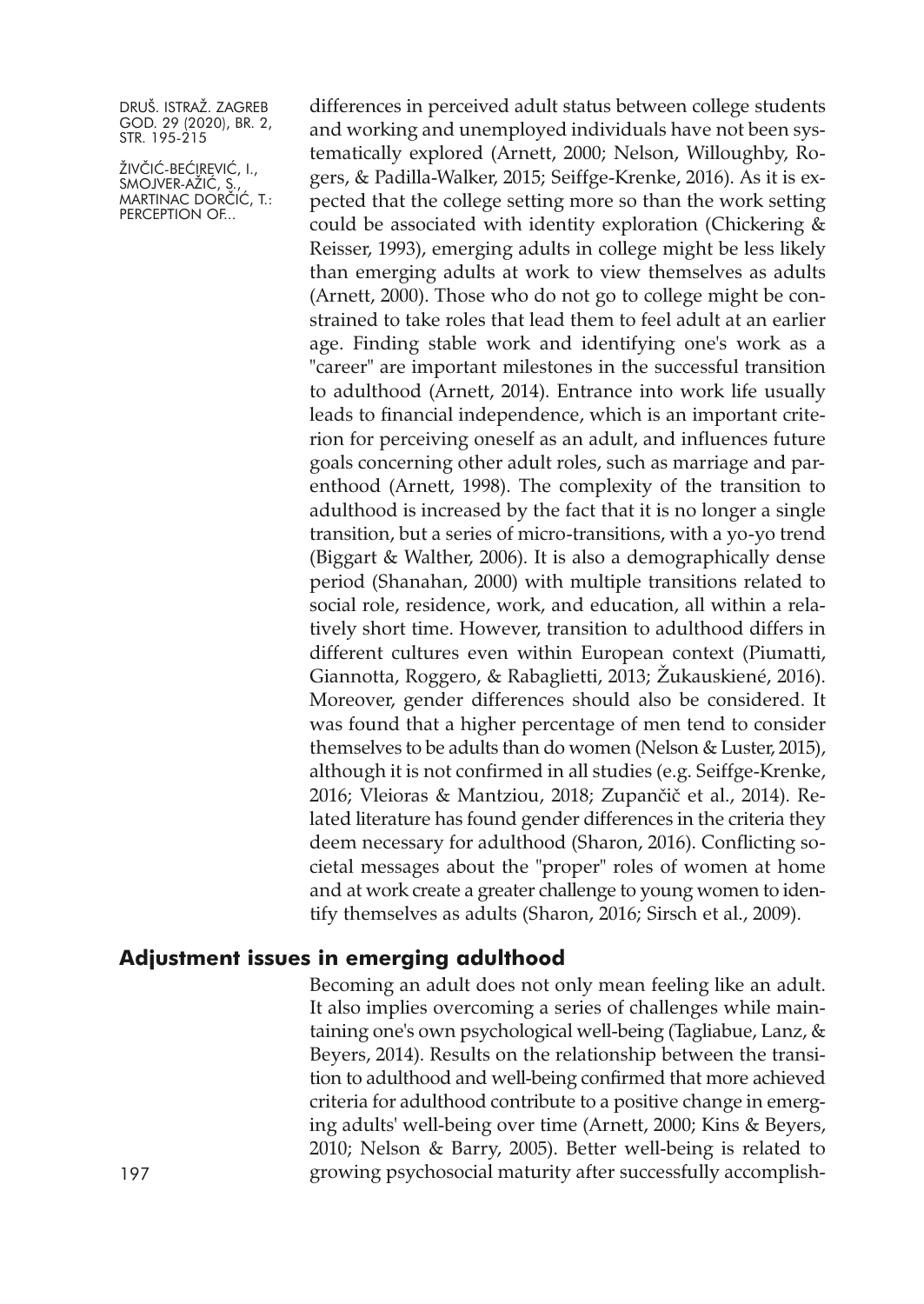ŽIVČIĆ-BEĆIREVIĆ, I., SMOJVER-AZIC, S., MARTINAC DORČIĆ, T.: PERCEPTION OF...

ing developmental tasks concerning autonomy, education, work, and intimate relationships (Galambos, Barker, & Krahn, 2006; Zupančič et al., 2014).

With the increase in opportunities and still minor immediate responsibilities, emerging adults could have different experiences in viewing the multitude of options. While for some of them the opportunities are exciting and empowering, others become more confused and depressed (Kenny & Sirin, 2006). The Galambos et al. (2006) longitudinal study showed that "emerging adulthood is not a positive experience for everyone as there is great interindividual variability in intraindividual change" (p. 362). A feeling of freedom to explore different options could result in excitement but hopes and dreams could also result in anxieties and doubts concerning individual competencies and possibilities as well as others' behaviors and expectations (Arnett, 2014; Macek et al., 2007; Schulenberg & Schoon, 2012).

Along with the increased heterogeneity of pathways during the transition to adulthood, it is expected that there will be increased heterogeneity in mental health and well-being trajectories. Those with good well-being could have the psychological and social resources to successfully negotiate the transitions, and those already having problems could face more difficulties in negotiating these transitions (Schulenberg & Zarrett, 2006). Although studies confirm continuities in internalizing and externalizing symptoms from adolescence to adult age (Howard, Galambos, & Krahn, 2010), an emerging adult's subjective well-being could also depend on perceptions of the achieved criteria for adulthood. Those who see themselves as being neither adolescents nor adults might feel depressed and anxious, especially if they believe that they should feel more adult at their current age than they actually do. The instability of emerging adulthood can be especially troubling when changes are involuntary.

## **Role transition and psychological adjustment in emerging adulthood**

Although studies confirmed that an unemployed status has been associated with increased risk of depression, anxiety and frustration as a consequence of this circumstance (Arnett, Žukauskienė, & Sugimura, 2014; Paul & Moser, 2009), more research on the mental health consequences of underemployment among emerging adults, regarding their perception of achieved criteria of adulthood, is needed. It is especially relevant for countries suffering economic crises (high unemployment) like Croatia, where the percentage of unemployed young 198 adults is higher than the percentage of unemployment within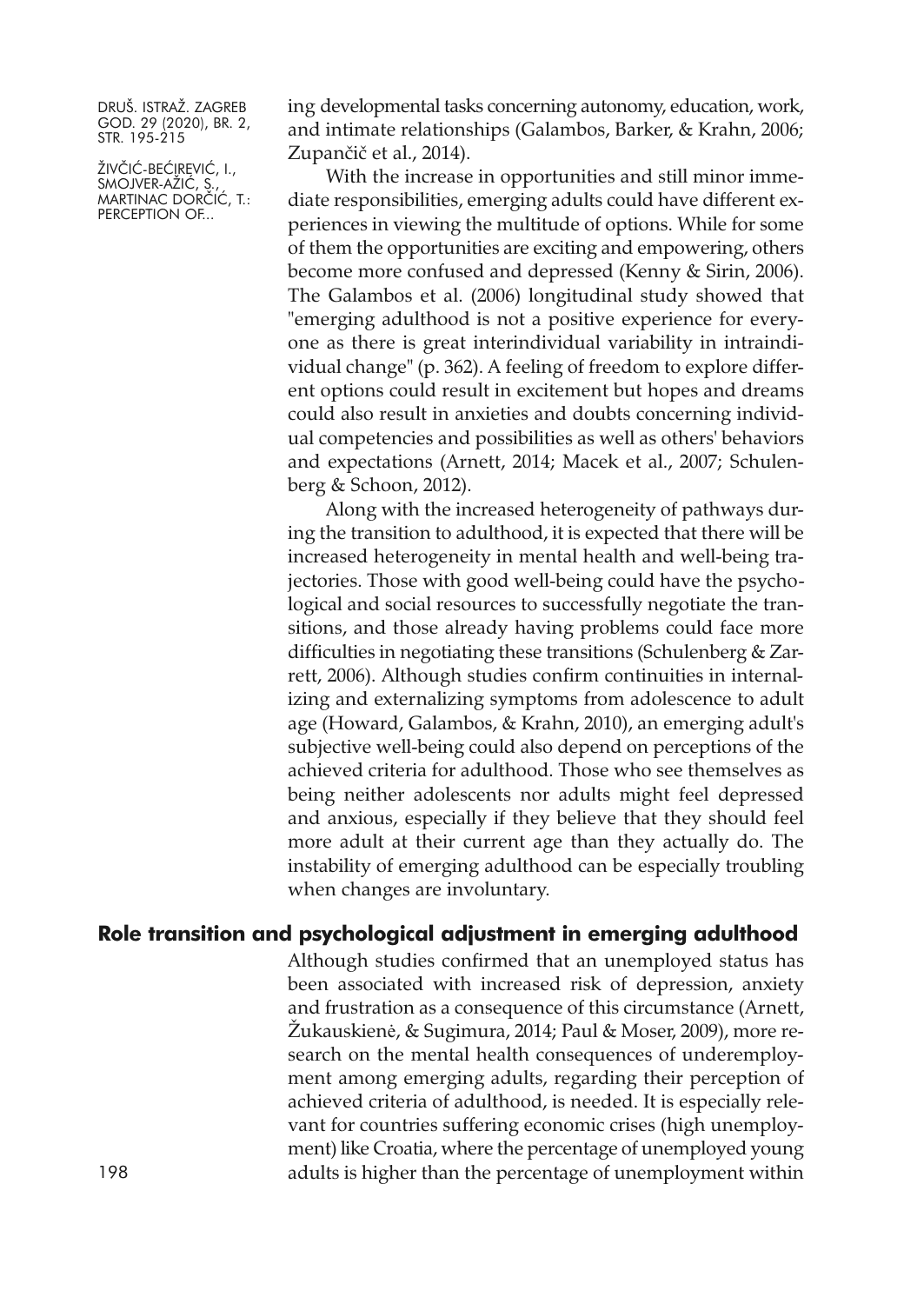ŽIVČIĆ-BEĆIREVIĆ, I., SMOJVER-AZIC, S., MARTINAC DORČIĆ, T.: PERCEPTION OF...

the general population (Matković, 2008). During the last decade, youth unemployment rates have increased in Europe (Caliendo & Schmidl, 2016), and in the USA (McGee & Thompson, 2015). According to Eurostat (2018a), the youth unemployment rate was 17.2 % in 28 EU countries, and 27% in Croatia, as the consequence of a prolonged economic crisis in the country. Additionally, young people in the European countries are often temporarily employed. These kinds of precarious work positions often include uncertainty, unpredictability and insecurity, which may have adverse effects on psychological adjustment (e.g. Ciairano, Rabaglietti, Roggero, & Callari, 2010; Piumatti et al., 2013).

Besides an increased unemployment rate among the youth, the amount of emerging adults living with parents has increased as well. This trend is more pronounced in Southern European and Mediterranean countries than in Northern Europe or the United States (Iacovou, 2002; Žukauskiené, 2016). Because they cannot afford their desired housing independence, most young people in Croatia, particularly men, live with their parents for much longer. On average, young women moved out of the parental home earlier than young men in all EU Member States, but this gender gap is especially big in Croatia, where the average age for men leaving the parental home in 2016 was 33 years and for women 29.7 (Eurostat, 2018b). Only during college years, most of the students move temporarily from their family home. During the transition to adulthood, independent living appears to be associated with an accelerated attainment of certain criteria for adulthood, whereas continued co-residence with parents stunts this process (Kins & Beyers, 2010).

The specific socio-cultural context of becoming an adult in Croatia (especially a high unemployment rate, somewhat difficult school to work transition, prolonged living with parents) might interfere with taking a full adult role and reflect on the psychological adjustment of emerging adults. As traditional gender roles are still present in our culture, we have assumed that effects of transitional markers might be different for males and females.

#### **STUDY GOALS**

The main aim of this study is to investigate the relationship between subjective and objective transitional criteria of adulthood, perceived adult status and psychological functioning in emerging adults in Croatia. The specific goals are:

1. To check the differences in young people's perception of 199 adult status and overall achieved subjective criteria of adult-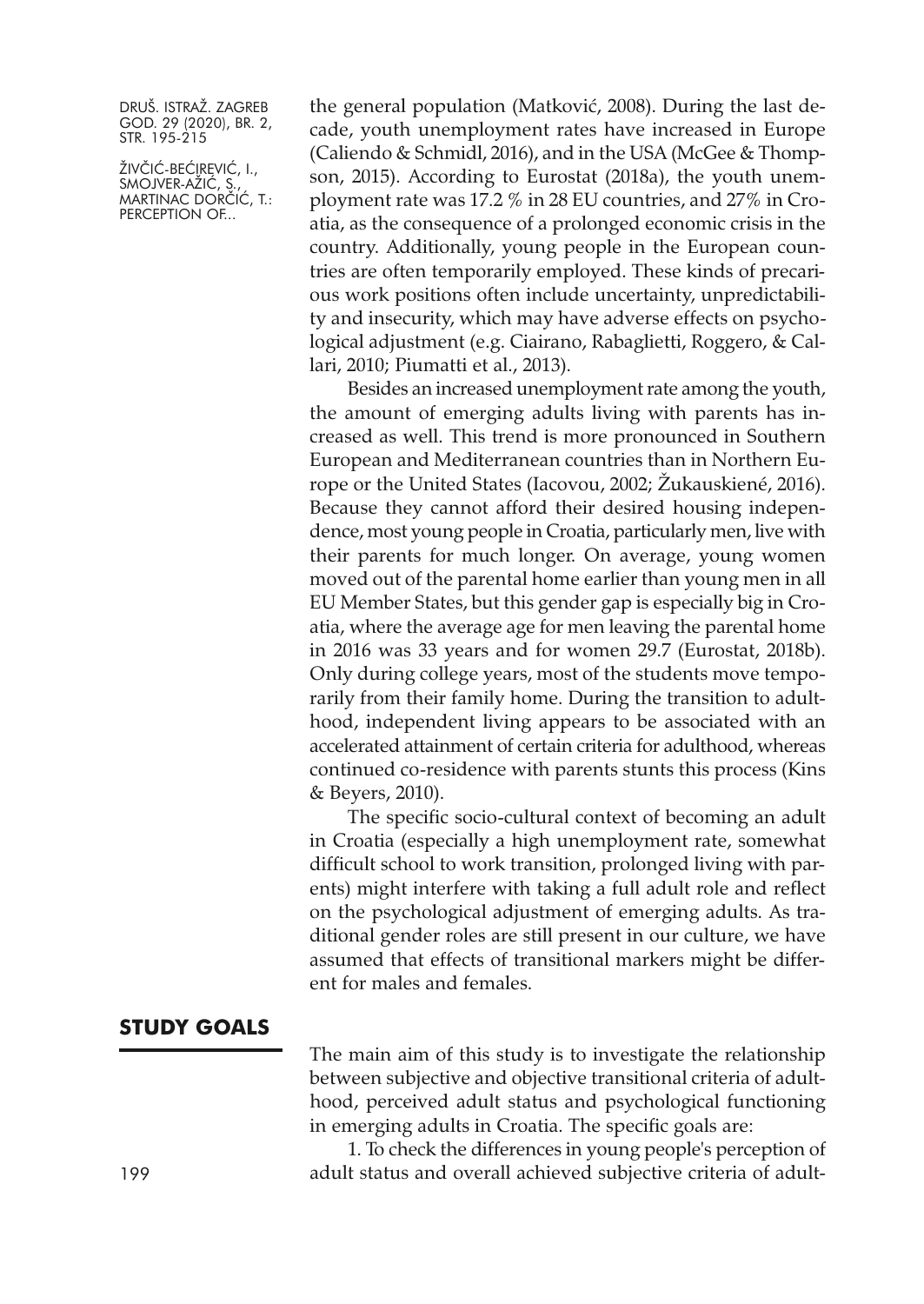ŽIVČIĆ-BEĆIREVIĆ, I., SMOJVER-AZIC, S., MARTINAC DORČIĆ, T.: PERCEPTION OF...

hood, regarding the transitional markers (professional status and living with parents) and gender.

2. To test the contribution of transitional markers (professional status, living with or away from parents, having a romantic partner), achieved overall subjective criteria of adulthood and perceived adult status on different aspects of psychological adjustment, with control of demographics (age and gender). We have measured psychological adjustment through life satisfaction, as the most common measure of well-being, and anxiety and depression, as usual measures of psychological distress.

Based on the presented theory of emerging adulthood (Arnett, 2014) and empirical findings from other studies, it is hypothesized that among the three groups in regards to professional status, the employed young adults will perceive they achieved the most criteria of adulthood. More students than the employed or the unemployed emerging adults will perceive themselves in transition toward adulthood but not fully adults. Unemployed emerging adults and students will report more symptoms of anxiety and depression, as well as lower life satisfaction in comparison with the employed ones. We do not expect a difference in the subjective criteria of adulthood and perceived adult status regarding living with parents and gender. Based on the results of previous studies (Howard et al., 2010; Nelson & Barry, 2005), it is hypothesized that the subjective criteria of adulthood and perceived adult status will independently contribute to better psychological adjustment, after controlling for transitional markers, age and gender.

#### **METHOD**

#### **Participants**

The non-probabilistic convenience sample included a total of 572 emerging adults (54% females) between 19 and 28 years of age (*M*age = 23.08). There were three groups of participants based on their professional status: students  $(N = 297; M<sub>age</sub> = 21.74)$ , the employed ( $N = 171$ ;  $M_{\text{age}} = 24.83$ ) and the unemployed  $(N = 104; M_{\text{age}} = 24.18)$ . Among the employed 56.6% have finished college and among the unemployed 54.8%. The average duration of the unemployment status is 11.5 months and the average employment status is 34 months.

Among all participants, 54% are in a relationship (66% of the unemployed, 48% of the students and 60% of the employed) and 51.6% live with their parents (71.2% of the unem-200 ployed, 39.7% of the students and 60.2% of the employed).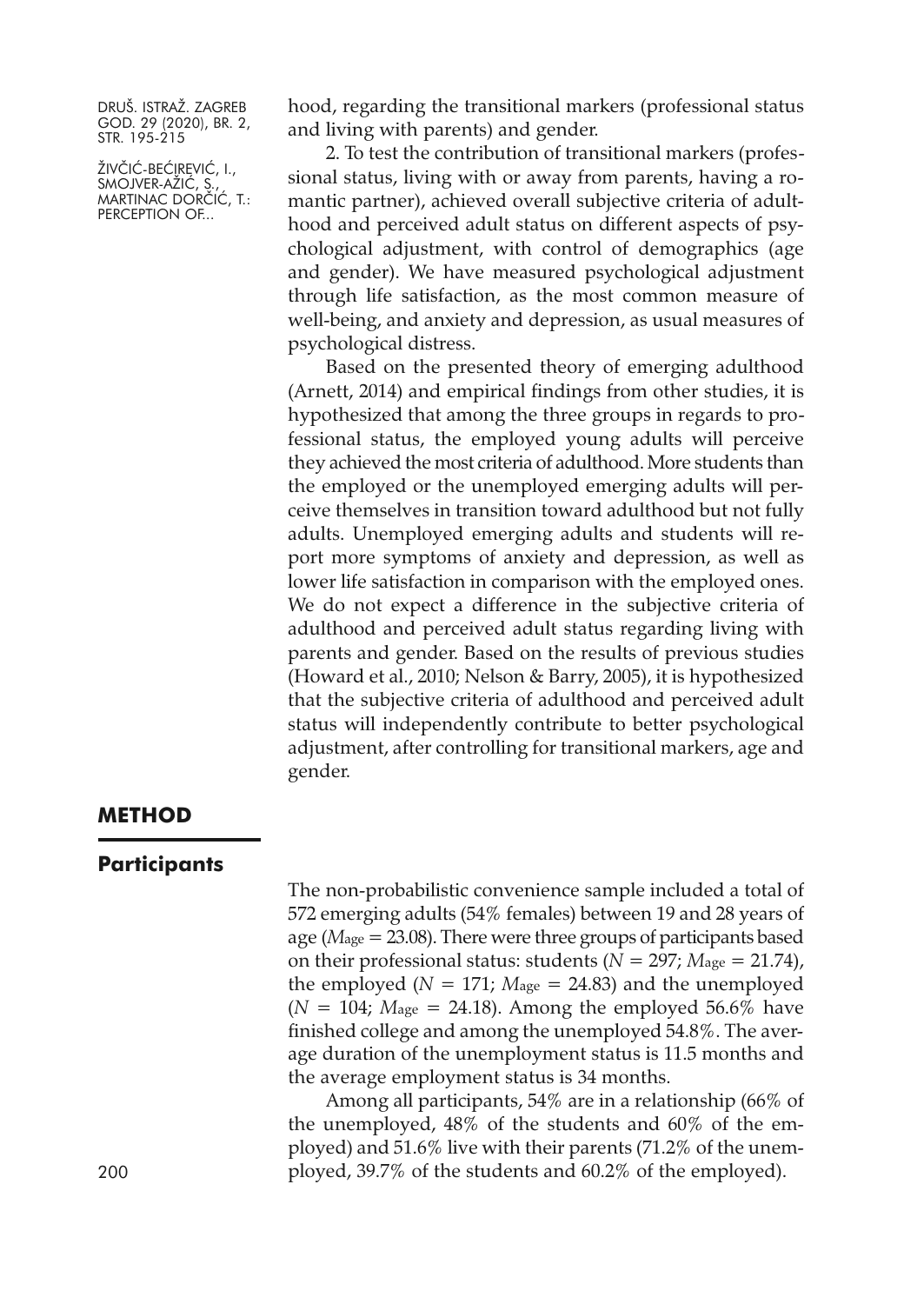*The Conception of the Transition to Adulthood* (CTA; Arnett, 2003) is a self-report list of several criteria for adulthood. Participants were asked whether they had achieved each of the criteria themselves. The participants responded to the items with either  $0 = no$ ;  $1 = in$  some ways yes, in some ways no; or  $2 = yes$ .

Similarly to Zupančič, Friedlmeier et al. (2014), we used a reduced number (22) of items, including criteria from Independence (e.g. accept responsibility for the consequences of your actions), Interdependence (e.g. learning to always have good control over your emotions), Family Capacities (e.g. capable of running a household), and Norm Compliance (e.g. avoid drunk driving). Biological, Legal/Chronological, and Role Transitions categories (related to employment, marriage, finished school, having a child, independent living) were omitted, because our aim was to focus on respondents' subjective criteria of adulthood. Some of the role transition categories were considered separately as specific transitional markers (professional and relationship status, living arrangements).

The overall indicator of the achieved criteria for adulthood was a sum of all responses (possible range was 0 to 44).

*Adult status* (Arnett, 1998) was determined by one question "Do you feel that you have reached adulthood". Participants responded with either  $0 = no$ ,  $1 = in$  some ways yes, in some ways no, or  $2 = yes$ .

*The Depression Anxiety Stress Scales 21* (DASS-21; Lovibond & Lovibond, 1995) was developed to measure emotional distress in three subcategories (depression, anxiety and stress). It is a self-report questionnaire with 21 items (seven items for each category) based on a four-point rating scale. Participants are asked to rate how many of each of the items applied to them over the past week, from 0 (did not apply to me at all) to 3 (applied to me very much, or most of the time). A higher score indicates more severe emotional distress. We have used only two sub-scales, Depression (e.g. *I felt that life was meaningless*) and Anxiety (e.g. *I found myself getting agitated*) as indicators of participants' mental health.

*The Satisfaction with Life Scale* (Diener, Emmons, Larsen, & Griffin, 1985) is a 5-item scale designed to measure global cognitive judgements of one's life satisfaction (e.g. *In most ways my life is close to my ideal*). The participants indicate how satisfying they judge each of the five global aspects of their life to be, using a 5-point scale that ranges from 1 (*strongly disagree*) to 5 201 (*strongly agree*).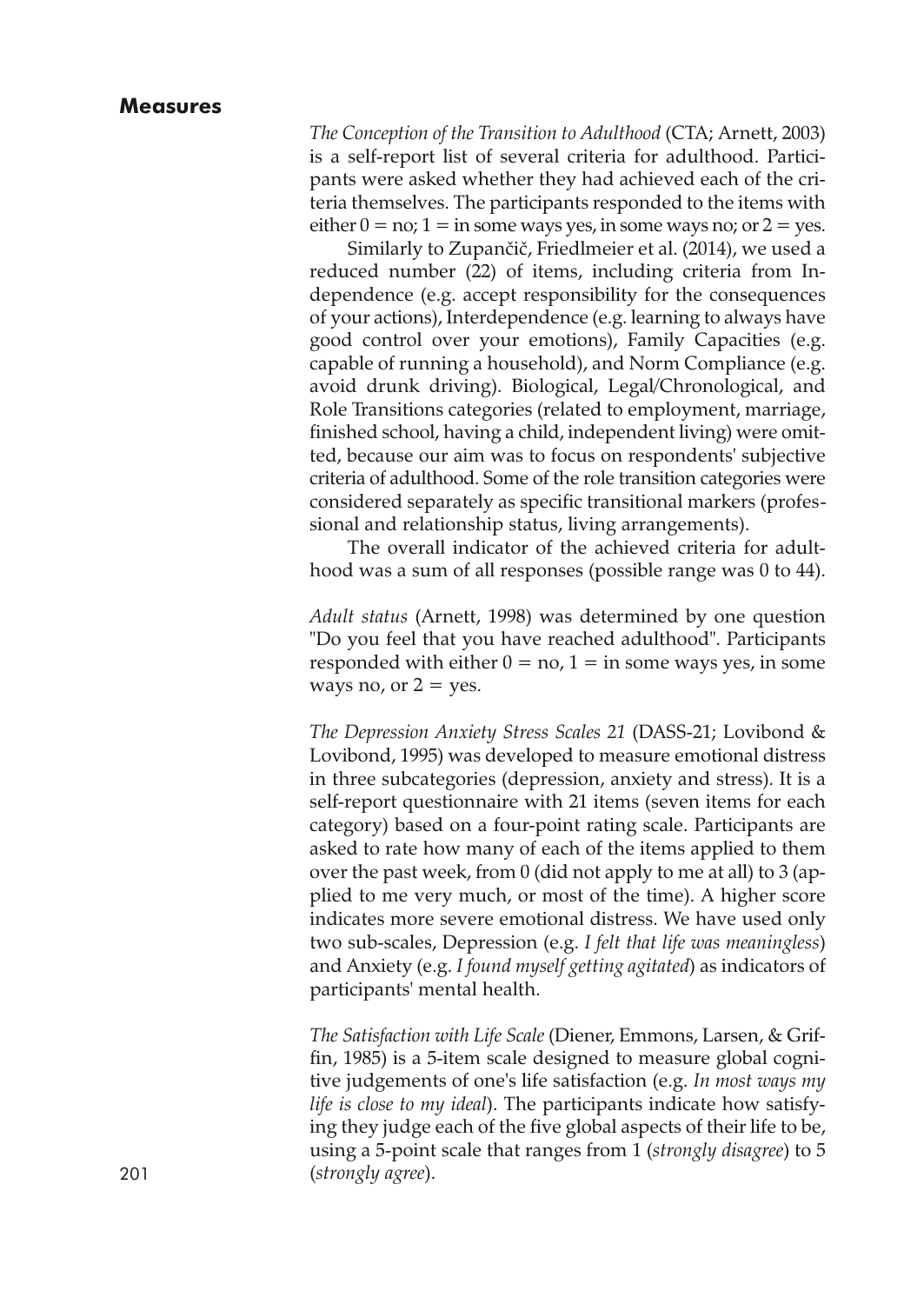ŽIVČIĆ-BEĆIREVIĆ, I., SMOJVER-AZIC, S., MARTINAC DORČIĆ, T.: PERCEPTION OF...

## **Procedure**

All the measures have an acceptable internal consistency (Table 1).

*The demographic questionnaire* included data on age, gender, educational level and transitional markers: professional status (student, employed, unemployed), relationship status (with or without partner), living arrangements (living with or without parents), and education level.

After informed consent, the students fulfilled the on-line version of the questionnaire. They were asked to pass along the link with the questionnaire to their employed and unemployed acquaintances (snowball method). Additionally, the link with the questionnaire was active on the relevant web sites. All the information that is collected was anonymous and kept strictly confidential. The data were collected during the years 2016 and 2017.

## **RESULTS**

### **Descriptives**

The descriptive characteristics of all variables used in the study as well as their intercorrelations are reported in Table 1. The average reported level of anxiety and depressive symptoms in our sample is in a normal range, according to other studies using nonclinical samples (Sinclair et al., 2012), while participants reported only slight satisfaction with their life.

 TABLE 1 Descriptive and bivariate correlations

|                     | Age parents | Living    | Rela-<br>with tionship Adult |          | Adult-<br>hood |           | status status criteria Anxiety Depression satisfaction | Life  |
|---------------------|-------------|-----------|------------------------------|----------|----------------|-----------|--------------------------------------------------------|-------|
| Living with parents | $0.14*$     |           |                              |          |                |           |                                                        |       |
| Relationship status | $0.14*$     | $-0.05$   |                              |          |                |           |                                                        |       |
| Adult status        | $0.31**$    | 0.05      | $0.24**$                     |          |                |           |                                                        |       |
| Adulthood criteria  | $0.40**$    | $-0.21**$ | $0.38**$                     | $0.49**$ |                |           |                                                        |       |
| Anxiety             | $-0.05$     | 0.02      | 0.02                         | $-0.10*$ | $-0.21**$      |           |                                                        |       |
| Depression          | $-0.03$     | 0.06      | $-0.10*$                     | $-0.09*$ | $-0.29**$      | $0.63**$  |                                                        |       |
| Life satisfaction   | 0.04        | $-0.17**$ | $0.15**$                     | $0.30**$ | $0.40**$       | $-0.34**$ | $-0.46**$                                              |       |
| М                   | 23.08       |           |                              |          | 27.83          | 4.55      | 6.05                                                   | 16.73 |
| SD                  | 2.55        |           |                              |          | 6.45           | 4.22      | 5.08                                                   | 4.22  |
| $\alpha$            |             |           |                              |          | 0.77           | 0.82      | 0.88                                                   | 0.83  |

\**p <* 0.05; \*\**p <* 0.001; Note. The coding of the nominal predictors was as follows: Relationship status  $(0 -$  without romantic partner, 1– with romantic partner), Living with parents  $(0 -$  live away from parents, 1 – live with parents).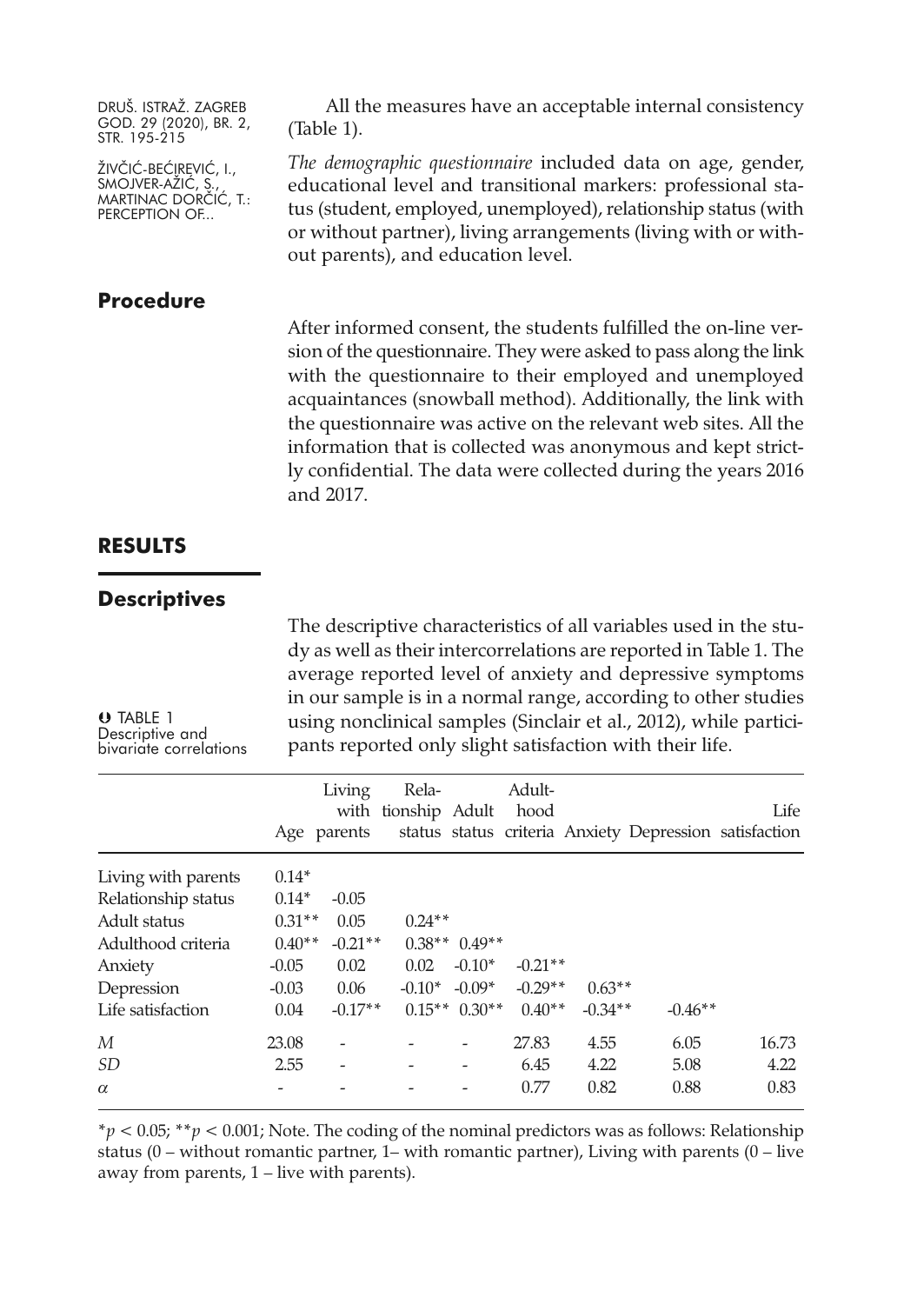## **Perception of reaching adulthood**

The frequencies of the respondents' answers to the question "Do you feel that you have reached adulthood" regarding professional status, living arrangements and gender is presented in Table 2.

 TABLE 2 Frequencies and<br>percentages (in percentheses) of<br>respondents' answers<br>to the question "Do<br>you feel that you have<br>reached adulthood"

Most of the students feel "in-between", while more of the employed and unemployed perceive themselves as adults ( $\chi^2$  = 50.30,  $p < 0.001$ ). The perception of reaching adulthood is similar regardless of living arrangements and gender.

|                                   |                      | Professional status |                 | Live<br>with parents | Gender                              |                   |                              |         |
|-----------------------------------|----------------------|---------------------|-----------------|----------------------|-------------------------------------|-------------------|------------------------------|---------|
| Answer/group                      |                      | All Students        | Em-<br>ployed   | Unem-<br>ployed      | Yes                                 | N <sub>0</sub>    | М                            | F       |
| Yes<br>In some ways yes,          | 257 (44.4)           | 91 (31)             | 102(60)         | 61 (59)              | 138 (46) 119 (43) 128 (48) 129 (41) |                   |                              |         |
| in some ways no<br>N <sub>0</sub> | 278 (48)<br>44 (7.6) | 173 (58)<br>33(11)  | 64 (37)<br>5(3) | 37(35)<br>6(6)       | 141 (47)<br>20(7)                   | 137 (49)<br>24(8) | $118(44)$ $160(51)$<br>21(8) | 23(8)   |
| $\chi^2$ (df)                     |                      |                     | $50.30**$ (4)   |                      |                                     | 1.20(2)           |                              | 2.96(2) |

\*\**p <* 0.001

## **Differences in adulthood criteria regarding gender professional status and living arrangements**

**U** TABLE 3<br>Three-way ANCOVA: The Music in adulthood criteria<br>
The regarding gender, professional status<br>
and living with parents

Because the three groups of participants differ in age, in order to look at the effect of professional status, gender and living arrangements on adulthood criteria, a 3-way ANCOVA was done, with age as a covariate and Bonferroni correction (Table 3 and Table 4).

| Variable               |   | М     | Students<br><i>SD</i> | М     | Employed<br><i>SD</i> | Unemploved<br>М | <i>SD</i> | М     | Total<br><i>SD</i> |
|------------------------|---|-------|-----------------------|-------|-----------------------|-----------------|-----------|-------|--------------------|
| Living without parents | М | 24.68 | 5.57                  | 32.45 | 6.03                  | 36.33           | 4.04      | 27.65 | 6.90               |
|                        | F | 27.65 | 5.84                  | 35.32 | 4.84                  | 34.18           | 5.23      | 30.22 | 6.53               |
|                        | T | 26.57 | 5.90                  | 33.91 | 5.61                  | 34.40           | 5.11      | 29.28 | 6.77               |
| Living with parents    | М | 24.13 | 5.10                  | 29.63 | 4.64                  | 23.15           | 6.24      | 26.23 | 6.07               |
|                        | F | 25.61 | 5.43                  | 29.21 | 5.84                  | 27.32           | 5.15      | 26.92 | 5.66               |
|                        | T | 25.12 | 5.35                  | 29.48 | 5.09                  | 24.73           | 6.16      | 26.56 | 5.88               |
| Total                  | М | 24.47 | 5.38                  | 30.58 | 5.29                  | 23.96           | 6.88      | 26.79 | 6.44               |
|                        | F | 26.82 | 5.75                  | 32.09 | 6.17                  | 30.69           | 6.20      | 28.73 | 6.36               |
|                        | T | 25.99 | 5.72                  | 31.22 | 5.71                  | 27.52           | 7.32      | 27.87 | 6.46               |

The main effects of professional status and living arrangements were significant. Employed young adults achieved the most adulthood criteria in comparison to the students and 203 the unemployed. Additionally, emerging adults who live with-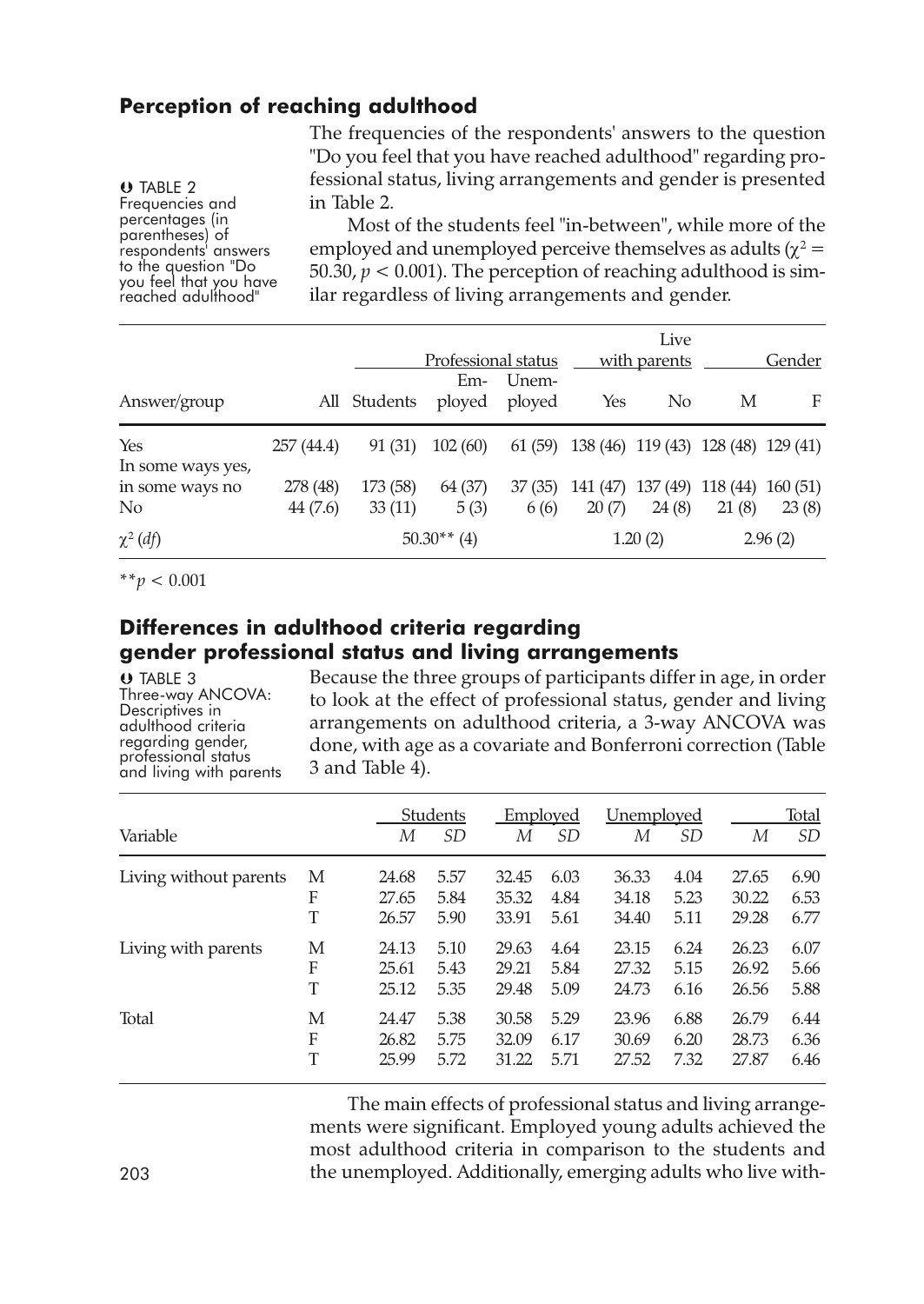| Effects                                            |           | dt    | $n^2$ |
|----------------------------------------------------|-----------|-------|-------|
| Gender                                             | 3.06      | 1,545 | 0.01  |
| Professional status                                | $18.11**$ | 2,545 | 0.06  |
| Living with parents                                | $57.62**$ | 1,545 | 0.10  |
| Gender x professional status                       | 0.74      | 2,545 | 0.00  |
| Gender x living with parents                       | 0.10      | 1,545 | 0.00  |
| Professional status x living with parents          | $8.90**$  | 2,545 | 0.03  |
| Gender x professional status x living with parents | 2.35      | 2,545 | 0.01  |

out their parents achieved more adulthood criteria than those who live with their parents.

\*\**p <* 0.001

#### **O** TABLE 4

Results of three-way ANCOVA: Main and interaction effects of<br>gender, professional status and living with parents on adulthood criteria (age as <sup>a</sup> covariate)

The only significant interaction effect was between professional status and living arrangements (Figure 1). Post-hoc analysis (Scheffe test) showed that there is no significant difference in the achieved criteria of adulthood among students (*p =* 0.468), while employed ( $p < 0.01$ ) and unemployed ( $p < 0.001$ ) young adults who live independently achieved more criteria of adulthood comparing to the ones who live with their parents. Additionally, employed young adults who live with their parents achieved more adulthood criteria than unemployed ones also living with parents ( $p < 0.0001$ ).



 $\Rightarrow$  Figure 1 Interaction effect<br>between professional status and living<br>arrangements on<br>achieved adulthood<br>criteria

## **Contribution of achieved criteria of adulthood to psychological adjustment**

In order to examine the contribution of the achieved criteria of adulthood after controlling for age, gender, relationship, living and professional status to anxiety, depression and life satisfaction in emerging adults, three hierarchical regression 204 analyses were performed (Table 5).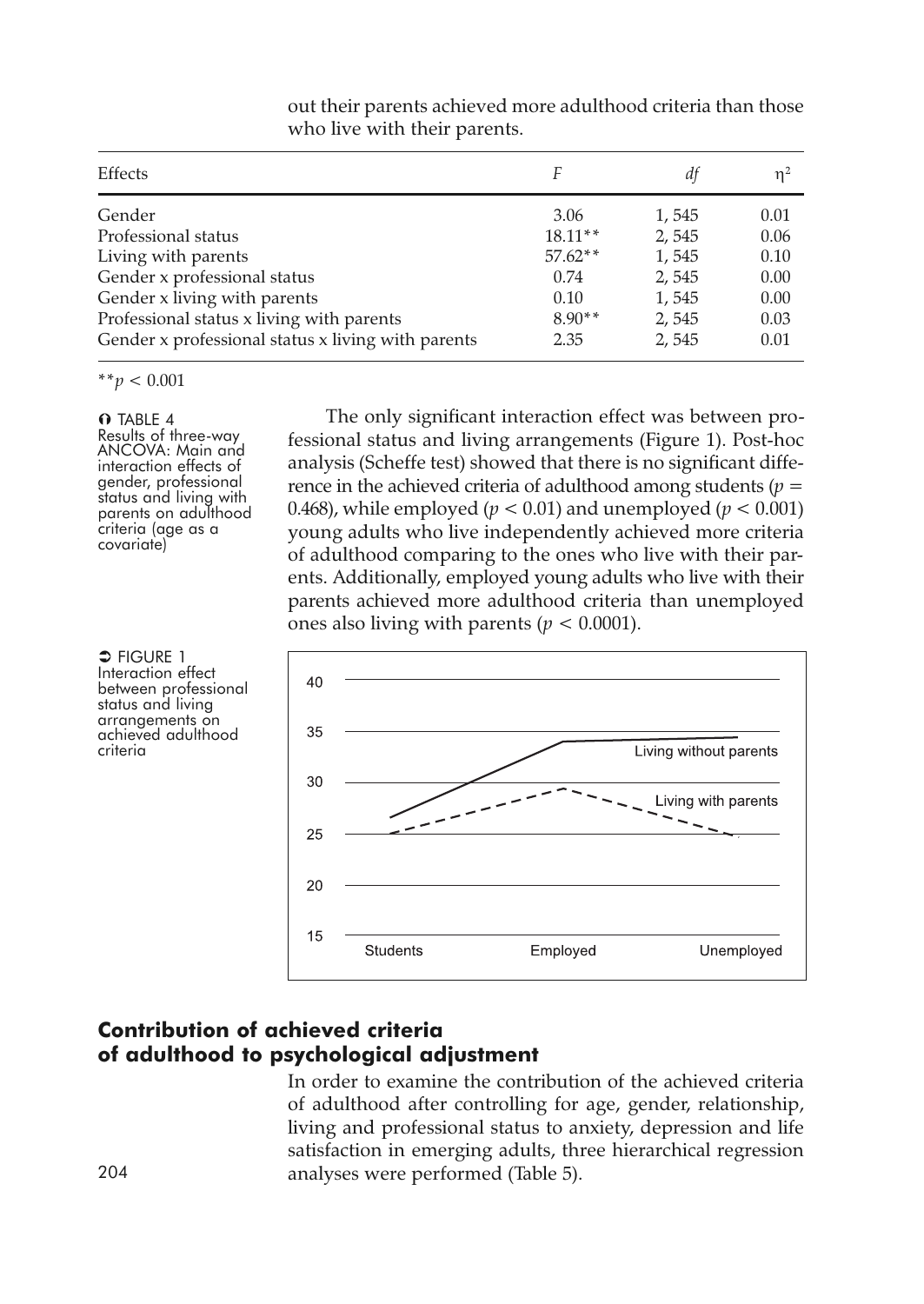| Predictors |                                                                                | Anxiety<br>$\Delta R^2$<br>$R^2$<br>ß                  |          |          | Depression<br>$\Delta R^2$<br>$R^2$<br>β                     |  |                 | Life satisfaction<br>$\Delta R^2$<br>$R^2$<br>β |          |          |
|------------|--------------------------------------------------------------------------------|--------------------------------------------------------|----------|----------|--------------------------------------------------------------|--|-----------------|-------------------------------------------------|----------|----------|
| Step 1 Age | Gender<br>Relationship status<br>Living with parents<br>Employed<br>Unemployed | 0.09<br>$0.12*$<br>0.09<br>0.01<br>$-0.15*$<br>$-0.00$ |          | $0.05**$ | 0.06<br>$0.11*$<br>$-0.04$<br>$-0.05$<br>$-0.04$<br>$0.27**$ |  | $0.11** -0.13*$ | 0.03<br>0.00<br>$-0.08$<br>0.02<br>$-0.08$      |          | $0.06**$ |
|            | Step 2 Adulthood criteria<br>Adult status                                      | $-0.25**$<br>0.00                                      | $0.04**$ | $0.09**$ | $-0.33**$<br>0.04                                            |  | $0.06**0.17**$  | $0.33**$<br>$0.19**$                            | $0.14**$ | $0.19**$ |

For this analysis, professional status was coded in two dummy variables: the unemployed (vs. students and employed) and the employed (vs. students and unemployed).

**O** TABLE 5<br>Hierarchical regression predicting anxiety,<br>depression, and life<br>satisfaction

\**p <* 0,01, \*\**p <* 0,001 Note. Higher scores are indicative of more extreme responding in the direction of the construct assessed. The coding of the nominal predictors was as follows: Gender (0 – male, 1 – female), Relationship status (0 – without romantic partner, 1 – with romantic partner), Living with parents  $(0 -$  live away from parents,  $1 -$  live with parents), Employed  $(0 - \text{others}, 1 - \text{employed})$ , Unemployed  $(0 - \text{others}, 1 - \text{un-}$ employed). β from the last step are shown;  $Δ R²$  – contribution of a particular group of predictors to explained variances; *∆ R*<sup>2</sup> – overall contribution to explained variances.

> The analyzed variables explained only a small proportion of variance of all three criteria. Demographics better explained the depression, while perceived criteria of adulthood and adult status explained the higher variances in life satisfaction than in psychological symptoms.

> Age is a negative predictor of life satisfaction in the second, but not in the first step. This could be a suppressor effect as age is not correlated with life satisfaction, but with criteria of adulthood ( $r = 0.40; p < 0.001$ ).

> Having a partner is a significant negative predictor of depression and a positive predictor of life satisfaction only in the first step. When perceived criteria of adulthood were included, this changed. Similarly, living with parents is a significant negative predictor of life satisfaction only in the first step of the analysis.

Being employed is a significant negative predictor of anxiety and being unemployed is a significant positive predictor of depression. Results also showed that the achieved criteria of adulthood additionally explained a significant proportion of variance of anxiety, depression and life satisfaction. Emerging adults with fewer achieved criteria of adulthood have more symptoms of anxiety and depression. Those who perceive more achieved criteria of adulthood and who feel as 205 adults are more satisfied with their life.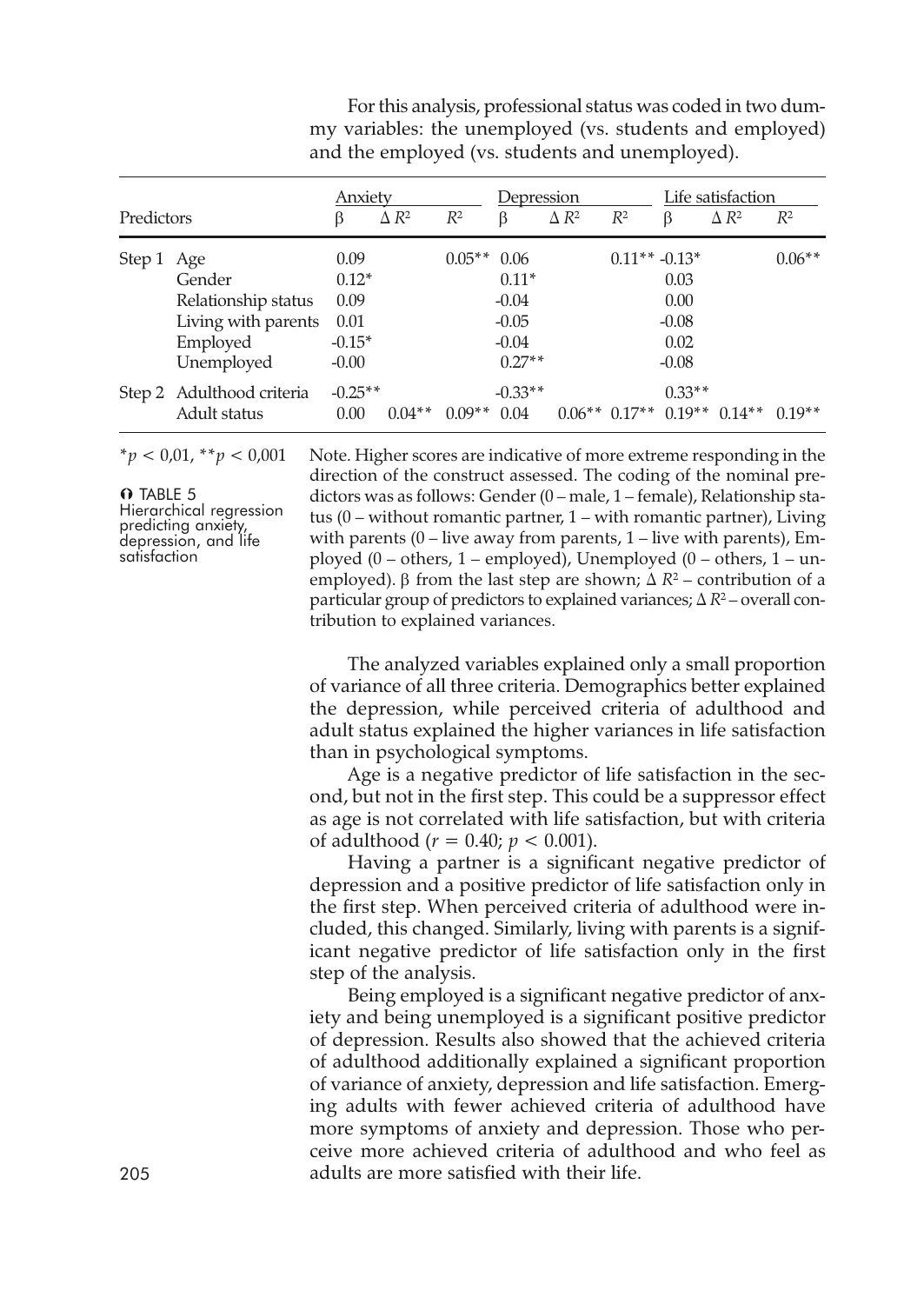## **DISCUSSION**

In this study, the perception of adulthood was investigated by two constructs, the feeling of reaching adulthood and the perception of achieving the criteria of adulthood. These two constructs are moderately correlated in our sample, and both are similarly related to demographics and transitional markers, but have a different contribution to psychological symptoms and well-being.

## **Differences in adulthood criteria regarding gender, professional status and living with parents**

One of the goals of this study was to check the differences in young people's perception of adult status and overall achieved subjective criteria of adulthood, regarding the transitional markers (professional status and living with parents) and gender. As hypothesized, employed young adults report achieving most of the adulthood criteria in comparison with the other two groups. Entrance into work life or employment usually lead to financial independence, which is one of the most important criteria for perceiving oneself as an adult (Arnett, 2000; Seiffge-Krenke, 2016; Sirsch et al., 2009).

As expected, in response to the single question about reaching adulthood, most of the students (58%) responded "in some ways yes, in some ways no", which is in line with results in the US, Austrian and Slovenian samples (Nelson & Barry, 2005; Zupančič et al., 2014), where most of the students view themselves as in transition toward adulthood. The fact that students in our sample are younger than in the other two groups and that the correlation between the age and adult status perception is significant, might partly explain the differences in their perception of adult status. Besides that, one of the main characteristics defining emerging adulthood is that which defines it as an age of possibilities and exploration, which is more common for students. During college years students have more opportunity, they are more encouraged to explore different options and are not forced to take on the adult role.

It is interesting that, despite being younger, fewer students in our sample live with their parents as opposed to the other two groups of young adults (the employed and the unemployed). Students are usually required to move away from home to attend college, but most of them are still somewhat dependent on their family of origin, especially for things such as financial support. This may reflect on them feeling like an adult (Padilla-Walker, Nelson, & Carroll, 2012). On the other hand, most of the employed and unemployed young adults in our study described themselves as adults, even if many of them still live with their parents. Young adults who live without their parents achieved more criteria of adulthood, 206 but this transitional marker is not relevant for their subjective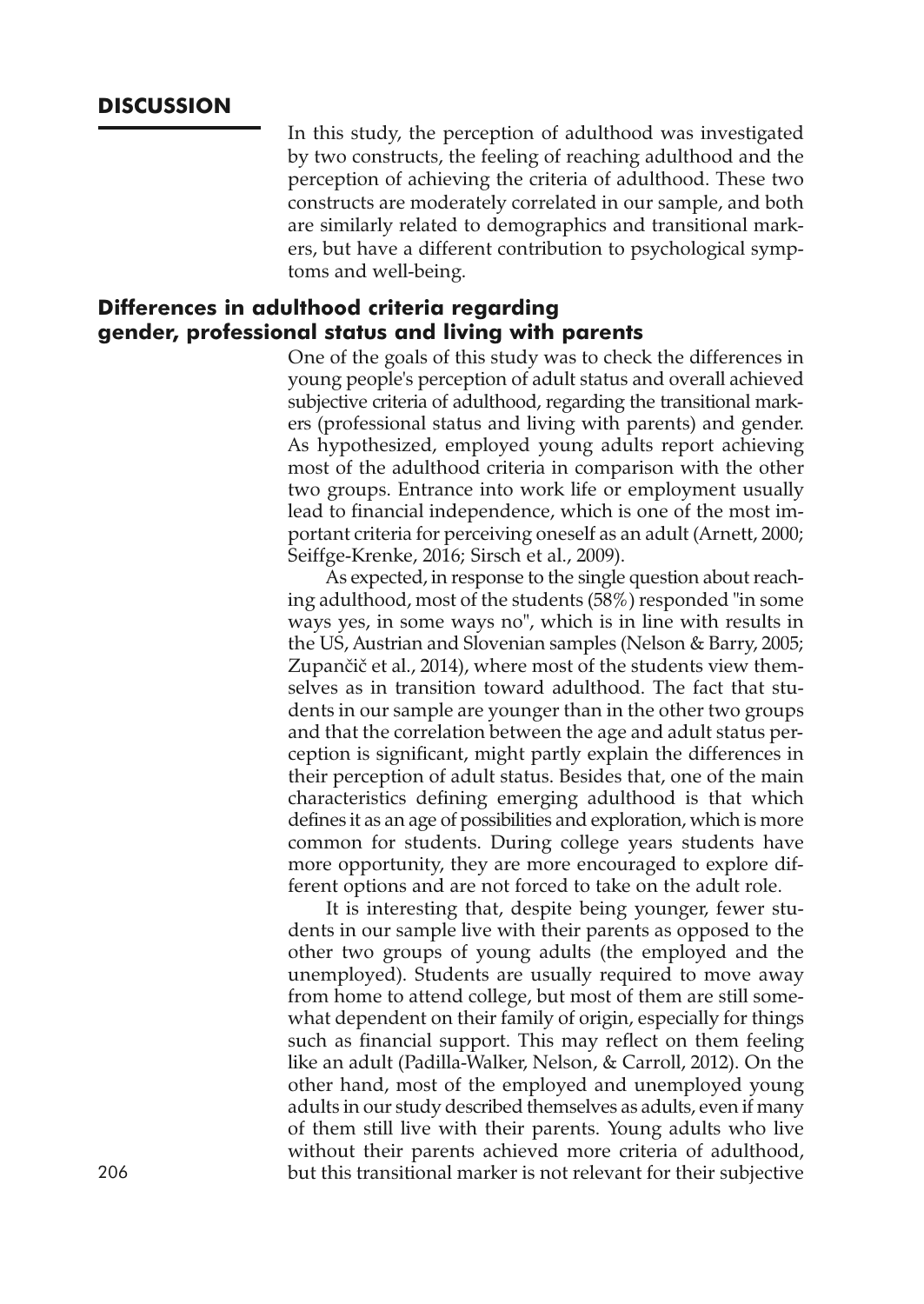ŽIVČIĆ-BEĆIREVIĆ, I., SMOJVER-AZIC, S., MARTINAC DORČIĆ, T.: PERCEPTION OF...

feeling of reaching adulthood. As many as 46% of emerging adults (ages 18–34) in the European Union live with their parents (Choroszewicz & Wolff, 2010). A prolonged co-residence with parents is more common in Mediterranean countries (e.g. Seiffge-Krenke, 2013), while in Northern Europe, emerging adults experiment with different living conditions between moving out of the parental home and starting their own family. Our results suggest that positive effects of living without parents on the achieved criteria of adulthood is the most pronounced among the unemployed.

Arnett and Padilla-Walker (2015) found that emerging adults who are not independent of their parents in their living arrangements measure their own progress to adulthood by criteria other than independence. Sharon (2016) has also found that today's young adults put more weight on more internal and psychological qualities, such as accepting responsibility for their actions and deciding on one's beliefs and values, while giving less priority to more traditional and more objective transition markers in which they may fall short. It seems they put more stress on attaining domains over which they have more control. Once young adults achieve traditional role markers, they are more likely to incorporate them into their definitions of adulthood (Lowe, Dillon, Rhodes, & Zwiebach, 2013). All of these might suggest a genuine change in young people's sense of what adulthood means, as they try to adjust to social and economic changes, e.g. increasing requirement for post-secondary education, increased unemployment and financial uncertainty. Our study confirms that the difference in biographical transitions, such as entrance into work life, could possibly explain why the time for psychological maturity might not be the same for every individual (Buhl & Lanz, 2007). According to Arnett (2001), adulthood is multidimensional, with emerging adults feeling that they have achieved adulthood by some criteria but not by others. Besides, views of emerging adulthood should be understood and analyzed while taking into account characteristics and perceptions of the social context in which they develop (Crocetti et al., 2015; Piumatti et al., 2013).

We did not find any gender differences in adult status and achieved subjective criteria of adulthood, which is in line with the results of some other research (e.g. Vleioras & Mantziou, 2018; Zupančić et al., 2014b).

## **Contribution of achieved criteria of adulthood and adult status to psychological adjustment**

The other goal of this study was to explore the contribution of transitional markers, achieved overall subjective criteria of adulthood and adult status on the psychological adjustment 207 of emerging adults. Our results confirm the hypothesis that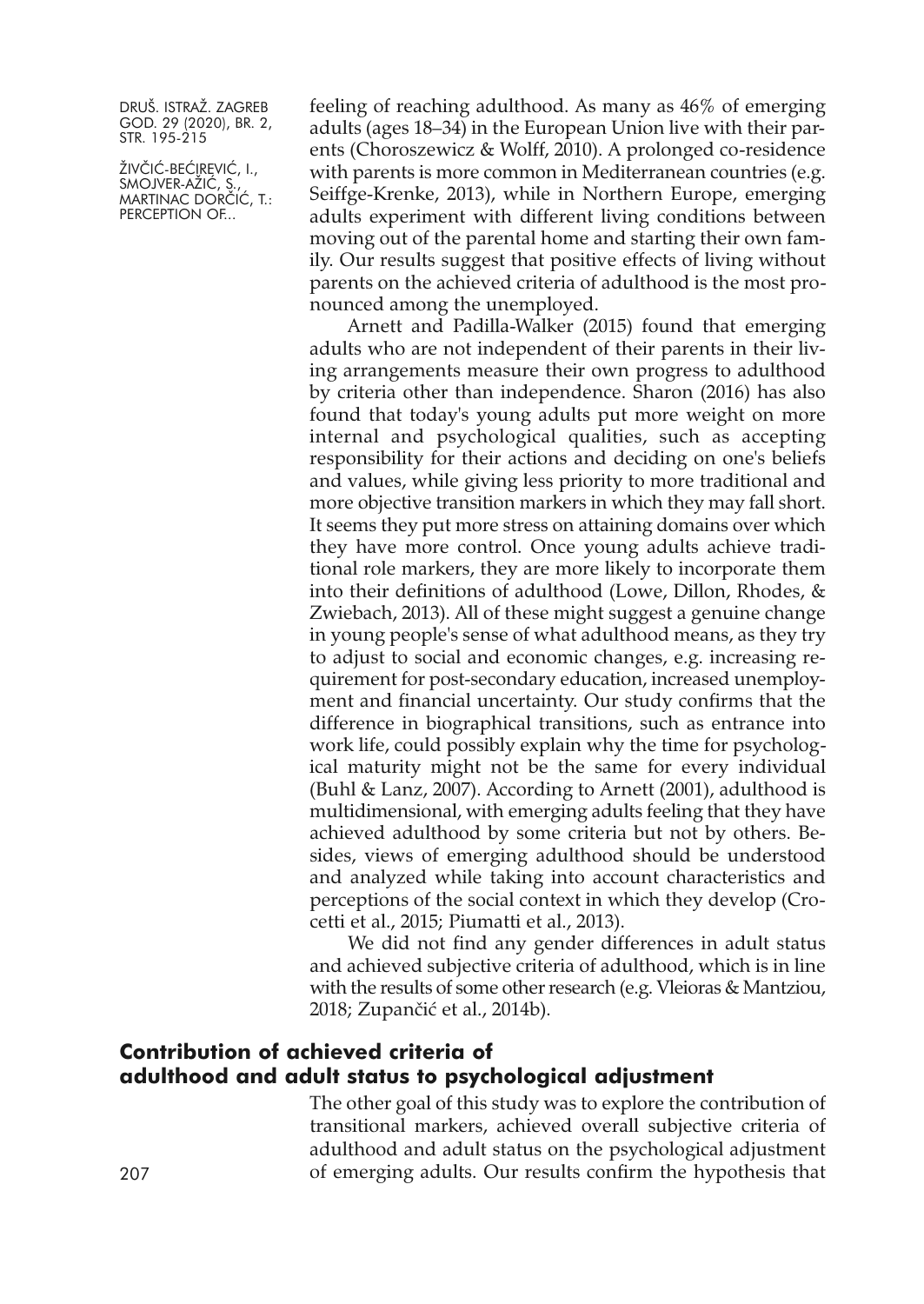ŽIVČIĆ-BEĆIREVIĆ, I., SMOJVER-AZIC, S., MARTINAC DORČIĆ, T.: PERCEPTION OF...

achieved subjective criteria of adulthood and perceived adult status will contribute to psychological adjustment, after controlling for demographics and transitional markers, although the included variables explain a relatively small proportion of the variance. The achieved criteria of adulthood have a small, but significant, additional effect on all measures of psychological functioning in emerging adults. Results showed that fewer achieved criteria of adulthood predict more symptoms of anxiety and depression, while more achieved criteria of adulthood and subjective perception of being an adult predict higher life satisfaction, which is especially pronounced among employed young adults. Schwartz, Côté, and Arnett (2005) comment that the perception that important needs have been fulfilled leads to satisfaction, while anxiety can be associated with the inability to meet needs in valued areas of life. Kins and Byers (2010) also found that the achievement of criteria for adulthood is related to better subjective well-being, particularly growth in the criteria reflecting independence and interdependence. Schulenberg and Schoon (2012) suggest that those who successfully negotiate the multiple transitions that comprise the global transition to adulthood by the age of 26, report better health and well-being than their age-mates.

Our results suggest that, among transitional markers, employment status is the mostrelevant for psychological adjustment. The employed have less anxiety symptoms than the students and the unemployed, while the unemployed have more depressive symptoms in comparison with the other two groups. Developmental factors, such as uncertainty related to the transition to adulthood, may contribute to anxiety symptoms in students and the unemployed.

Depression among unemployed emerging adults may be associated with stress because of delays in achieving development goals related to the transition to adulthood (McGee & Thompson, 2015). Today, obtaining a degree does not result in getting a stable job and the number of unemployed individuals with university degrees is rising. Many of the young unemployed adults in our sample have finished college (40%) and most of them still live with their parents (71%). It is possible that some of them have started a partially independent life while being at college and, after graduating, they had to move back in with their parents because they could not find a job. Such a situation may be perceived as a failure to accomplish developmental tasks that may result in life dissatisfaction (Schwartz et al., 2005). Moving back in with their parents (*a boomerang effect,* Arundel & Lennartz, 2017; Biggart & Walther, 2006) may be more stressful now than it was at a younger age. According to our results, living with parents is a significant negative predictor of life satisfaction only in the first step of the 208 analysis, but when achieved subjective criteria of adulthood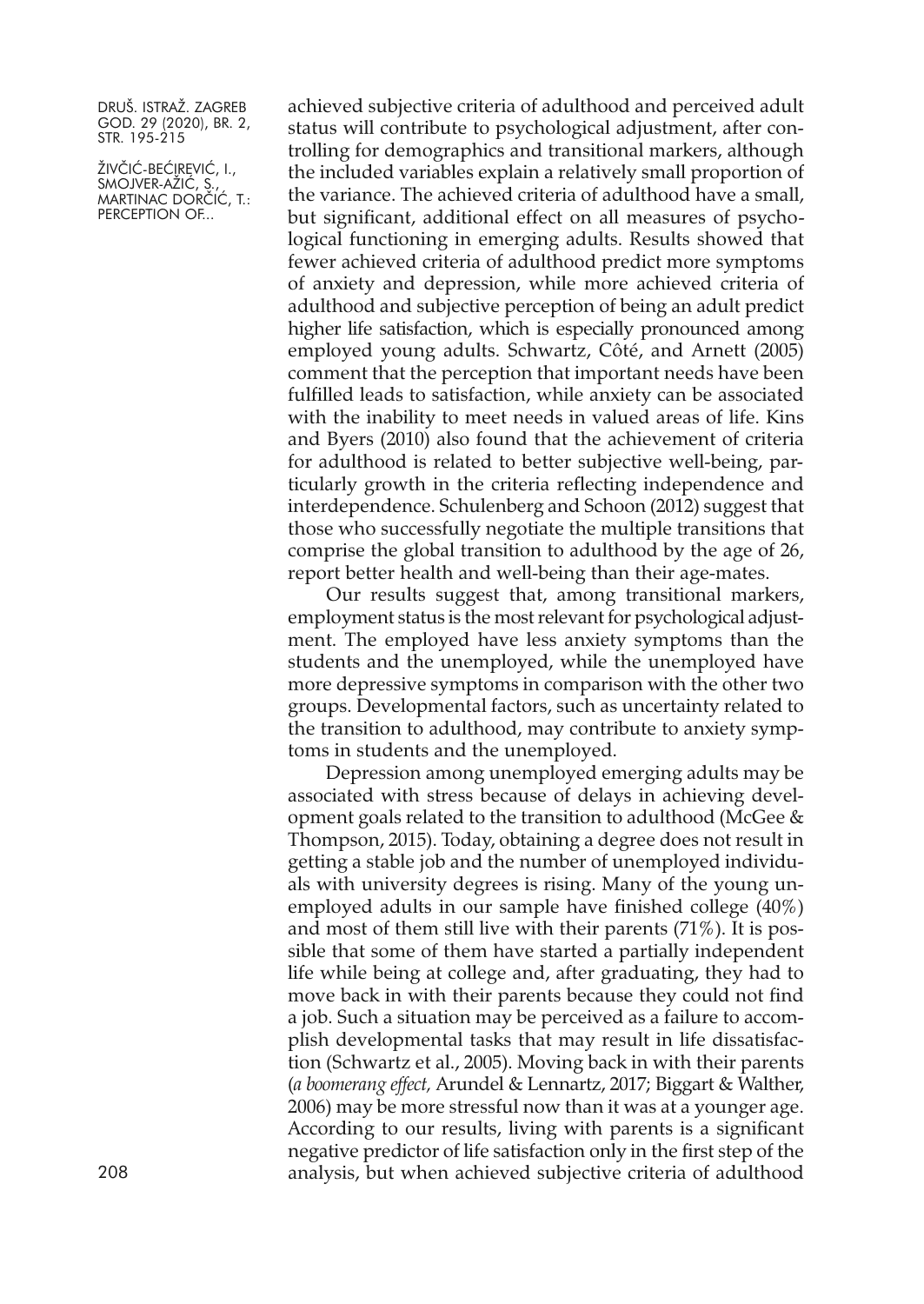ŽIVČIĆ-BEĆIREVIĆ, I., SMOJVER-AZIC, S., MARTINAC DORČIĆ, T.: PERCEPTION OF...

(e.g. accepting responsibility for oneself, making independent decisions, and financial independence) are included, it is not significant any more.

Results of our study are in accordance with consistent data documenting the detrimental impact of unemployment on the mental health of emerging adults including increased risk of developing mental illness (Kuwabara, Van Voorhees, Gollan, & Alexander, 2007), and increased symptoms of depression and anxiety (Paul & Moser, 2009). Howard et al. (2010) have found that experiencing longer periods of unemployment was related to lower life and career satisfaction.

In line with the results of Paul and Moser (2009) where men were more distressed by unemployment than women, our results show that unemployment contributes to depressive symptoms more in males than in females. The fact that they are not working and do not have student status is most deleterious for men. This is in accordance with the finding that work is linked most firmly to notions of adulthood for men in 25 European countries (Spéder, Murinkó, & Settersten 2014). Specifically, in Eastern and Southern Europe, family transitions (living together with a partner and becoming a parent) are the most important markers of adult status for women, while having a full-time job is most important for men. Sharon (2016) suggests that the pathway to adult status may be less well defined for females than for males, while traditional gender roles and criteria of adulthood more clearly expect young men to become financially independent.

In explaining the results regarding mental health of emerging adults with different employment statuses, some general remarks have to be made. According to Tanner (2014), emerging adulthood is associated with increasing mental health in general, but constructive forces of this age period have a stronger effect on those who had few, if any, mental health problems prior to this age period. Early psychopathology could interfere with adjustment and could increase the risk for further psychopathology. As we do not have the data about the psychological status of our participants before entering the age of emerging adulthood, it is possible that some of them have previous psychological problems that interfered with their further development, as well as with their formation of a professional career. There might be a presence of a vicious circle that perpetuates such problems and makes it harder for a young adult to move on.

#### **Limitations and strengths**

This study is not without limitations. We have used only self- -report measures with the convenience samples. In addition, the correlational nature of the analysis precludes causal infer-209 ences. As this study was cross-sectional, future studies should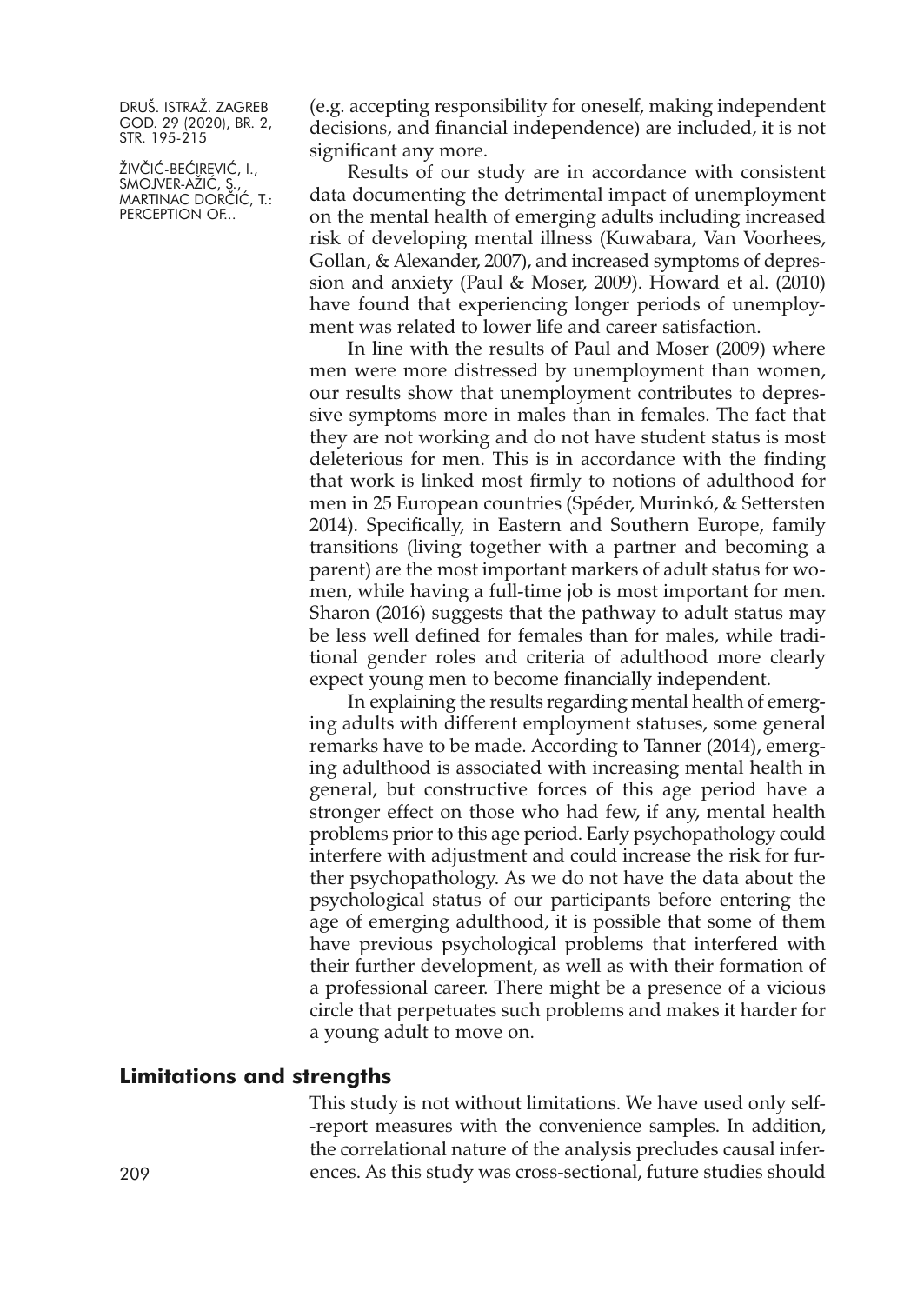ŽIVČIĆ-BEĆIREVIĆ, I., SMOJVER-AZIC, S., MARTINAC DORČIĆ, T.: PERCEPTION OF...

follow the representative sample of young adults longitudinally to explore changes in their psychological adjustment during their emerging adulthood years, but also as they change their professional status. We should also keep in mind that the average reported level of anxiety and depressive symptoms in our sample is in a normal range. Still, 20% of participants have at least a mild or even severe level of anxiety and moderate level of depression. Because our results might be culturally specific, it would be useful to examine these issues in samples of emerging adults in other cultures with similar socio-economic characteristics. Besides, future studies should consider the precarious job condition that may affect psychological adjustment similarly to unemployment. The young adults' importance of criteria proposed for reaching adulthood, as well as the contribution of specific sub-dimensions of achieved adulthood criteria to adjustment, should also be explored.

One of the main strengths of the study is that it explores psychological adjustment in a heterogeneous sample of emerging adults, considering their current professional status in three groups with the control of age, while most studies on emerging adults are focused mainly on college students. Including the group of unemployed young adults was especially valuable as they are commonly difficult to reach, which is reflected in a smaller sample size in this study.

#### **CONCLUSIONS AND PRACTICAL IMPLICATIONS**

This study confirmed that the well-being of emerging adults may be tied to conceptions of adulthood. The importance of professional status in the achieved criteria of adulthood has been confirmed, and is in line with the idea that finding a job is an important milestone in the successful transition into adulthood (Mortimer, Vuolo, Staff, Wakefield, & Xie, 2008). Namely, among the analyzed transitional markers, professional status was found to be the only important factor, after controlling for age, while living with or without parents and relationship status do not have a significant effect on anxiety, depression and life satisfaction. Unemployed men seem to be at the highest risk for developing psychological problems. Even if most students see themselves as feeling in-between adolescence and adulthood and achieve the least criteria of adulthood as they struggle to negotiate this stressful period of life, it seems that student status may have a protective function. Students have clear roles, expectations, structures, a lot of benefits and support services they can rely on in times of too much stress. On the other hand, unemployed young adults lose all these benefits and enter a period of life full of 210 uncertainty, unpredictability, confusion and instability.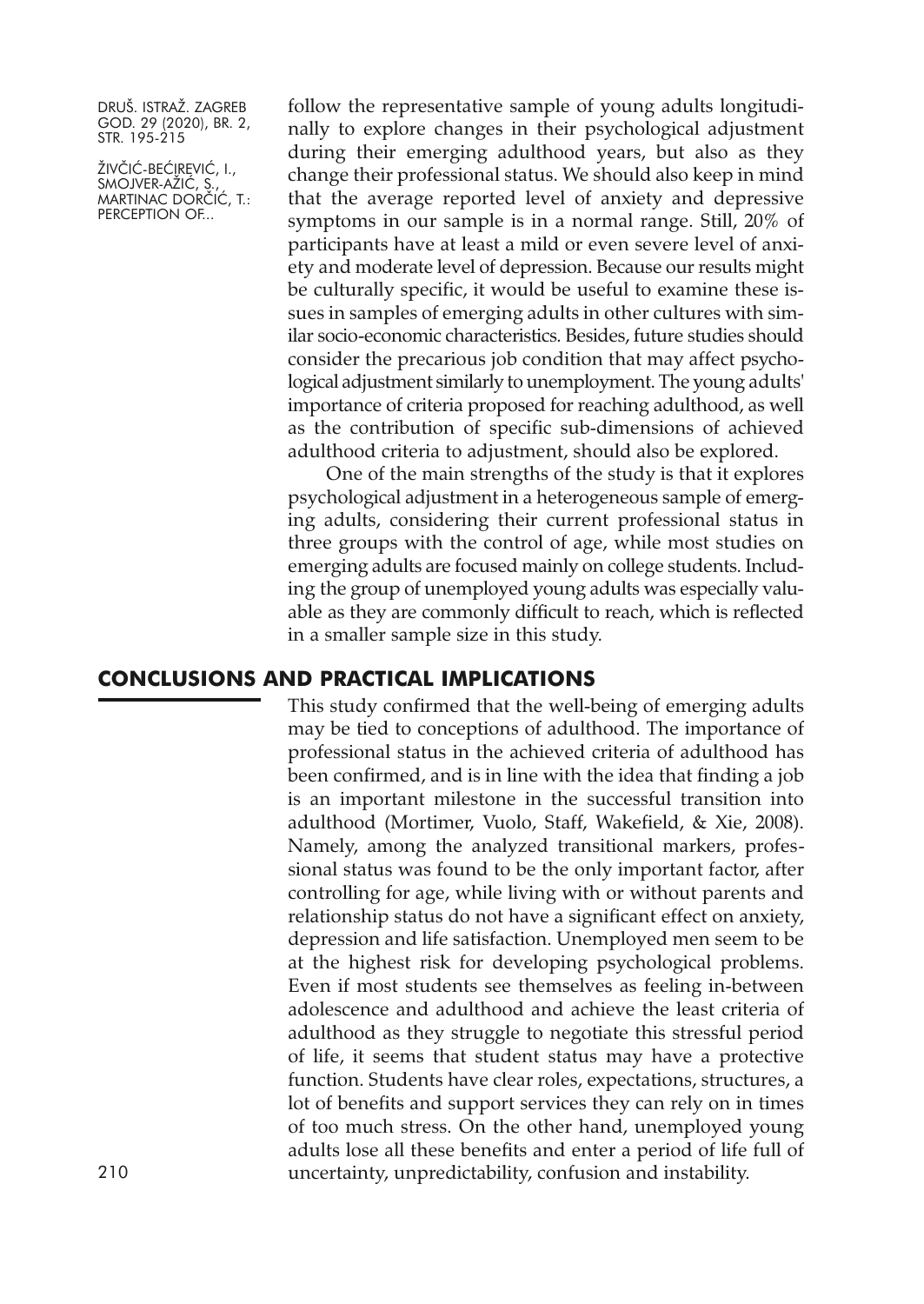ŽIVČIĆ-BEĆIREVIĆ, I., SMOJVER-AZIC, S., MARTINAC DORČIĆ, T.: PERCEPTION OF...

The results of this study suggest that society should pay more attention to unemployed young adults. Most of them perceive themselves as adults (or they just feel that they should be at that life stage even if they report about achieving fewer criteria of adulthood than the employed), but at the same time they struggle with the full realization of an adult role, which is reflected on their psychological adjustment. It is important to approach unemployed young people as they are often hard to reach, and their status may lead to passivity and helplessness, which results in not asking for help when they need it. Special focus should be on unemployed men, who are more prone to depression and usually less willing to search for help.

### **REFERENCES**

Arnett, J. J. (1998). Learning to stand alone: The contemporary American transition to adulthood in cultural and historical context. *Human Development, 41*(5-6), 295–315. <https://doi.org/10.1159/000022591>

Arnett, J. J. (2000). Emerging adulthood. A theory of development from the late teens through the twenties. *American Psychologist, 55*(5), 469–480. <https://doi.org/10.1037/0003-066X.55.5.469>

Arnett, J. J. (2001). Conceptions of the transition to adulthood: Perspectives from adolescence through midlife. *Journal of Adult Development, 8,* 133–143. <https://doi.org/10.1023/A:1026450103225>

Arnett, J. J. (2003). Conceptions of the transition to adulthood among emerging adults in American ethnic groups. *New Directions for Child and Adolescent Development, 2003*(100), 63–76. <https://doi.org/10.1002/cd.75>

Arnett, J. J. (2014). *Emerging adulthood: The winding road from the late teens through the twenties*. New York: Oxford University Press. [https://](https://doi.org/10.1093/acprof:oso/9780199929382.001.0001) [doi.org/10.1093/acprof:oso/9780199929382.001.0001](https://doi.org/10.1093/acprof:oso/9780199929382.001.0001)

Arnett, J. J. (2016). Emerging adults in Europe: Common themes, diverse paths, and future directions. In R. Žukauskiené (Ed.), *Emerging adulthood in a European context* (pp. 206–215). New York: Psychology Press.

Arnett, J. J., & Padilla-Walker, L. M. (2015). Brief report: Danish emerging adults' conceptions of adulthood. *Journal of Adolescence, 38*, 39–44. <https://doi.org/10.1016/j.adolescence.2014.10.011>

Arnett, J. J., Žukauskienė, R., & Sugimura, K. (2014). The new life stage of emerging adulthood at ages 18–29 years: Implications for mental health. *The Lancet Psychiatry, 1*(7), 569–576. [https://doi.org/10.1016/](https://doi.org/10.1016/S2215-0366(14)00080-7) [S2215-0366\(14\)00080-7](https://doi.org/10.1016/S2215-0366(14)00080-7)

Arundel, R. & Lennartz, C. (2017). Returning to the parental home: Boomerang moves of younger adults and the welfare regime context. *Journal of European Social Policy 27*(3), 276–294. [https://doi.org/10.](https://doi.org/10.1177/0958928716684315) [1177/0958928716684315](https://doi.org/10.1177/0958928716684315)

Biggart, A., & Walther, A. (2006). Coping with yo-yo-transitions: Young adults' struggle for support, between family and state in comparative perspective. In C. Leccardi & E. Ruspini (Eds.), *A new youth?* 211 *Young people, generations and family life* (pp. 41–62). Aldershot: Ashgate.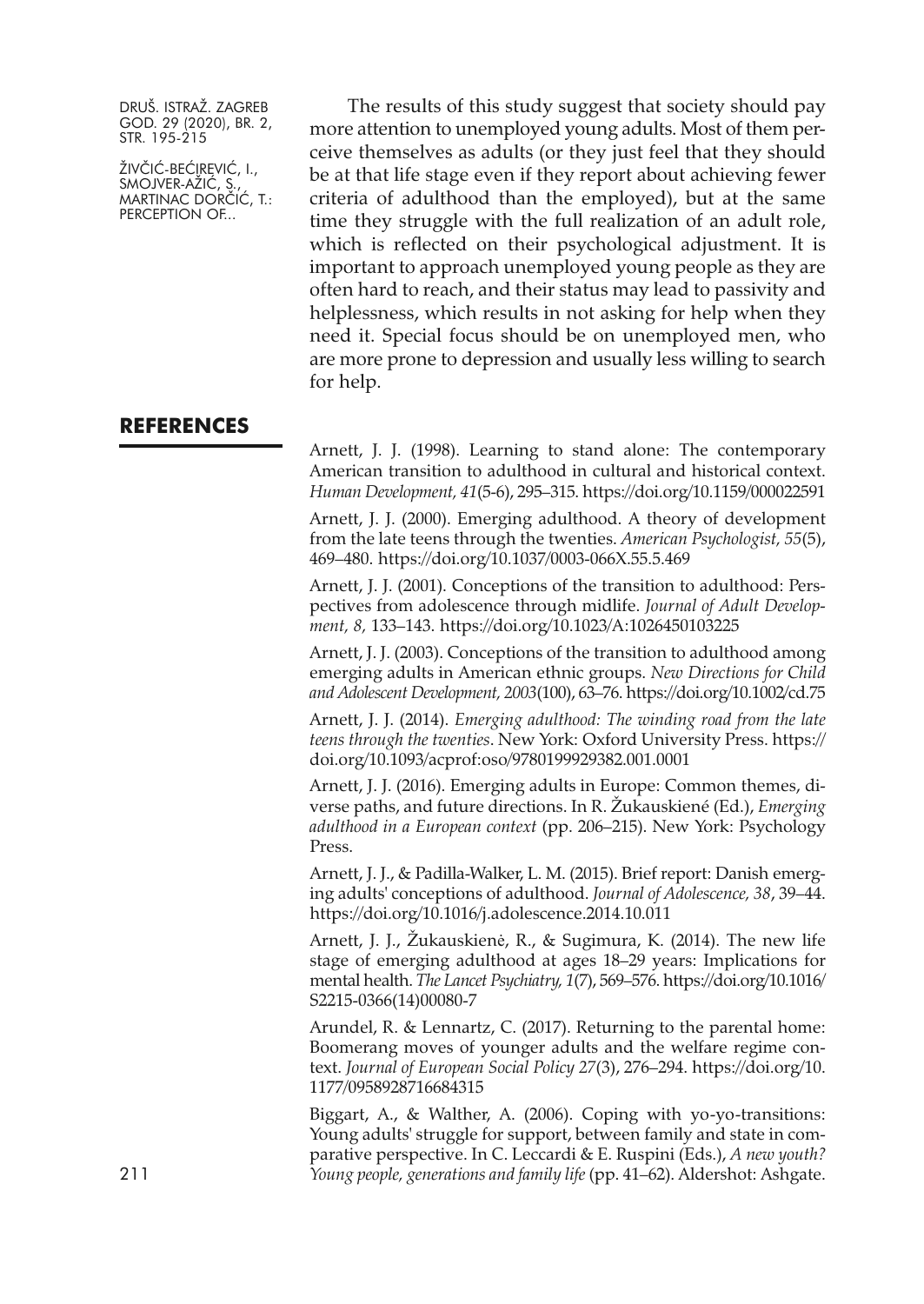ŽIVČIĆ-BEĆIREVIĆ, I., SMOJVER-AZIC, S., MARTINAC DORČIĆ, T.: PERCEPTION OF...

Buhl, H. M., & Lanz, M. (2007). Emerging adulthood in Europe common traits and variability across five European countries. *Journal of Adolescent Research, 22*(5), 439–443. [https://doi.org/10.1177/074355840](https://doi.org/10.1177/0743558407306345) [7306345](https://doi.org/10.1177/0743558407306345)

Caliendo, M., & Schmidl, R. (2016). Youth unemployment and active labor market policies in Europe. *IZA Journal of Labor Policy, 5*(1), 1–30. <https://doi.org/10.1186/s40173-016-0057-x>

Chickering, A. W., & Reisser, L. (1993). *Education and identity: The Jossey-Bass higher and adult education series*. San Francisco: Jossey-Bass.

Choroszewicz, M., & Wolff, P. (2010). *51 million young EU lived with their parent(s) in 2008.* In Eurostat – Statistics in Focus 50/2010, European Commission.

Ciairano, S., Rabaglietti, E., Roggero, A., & Callari, T. C. (2010). Life satisfaction, sense of coherence and job precariousness in Italian young adults. *Journal of Adult Development, 17*(3), 177–189. [https://doi.](https://doi.org/10.1007/s10804-010-9099-2) [org/10.1007/s10804-010-9099-2](https://doi.org/10.1007/s10804-010-9099-2)

Crocetti, E., Tagliabue, S., Sugimura, K., Nelson, L. J., Takahashi, A., Niwa, T., & Jinno, M. (2015). Perceptions of emerging adulthood: A study with Italian and Japanese university students and young workers. *Emerging Adulthood, 3*(4), 229–243. [https://doi.org/10.1177/216769681](https://doi.org/10.1177/2167696815569848) [5569848](https://doi.org/10.1177/2167696815569848)

Diener, E., Emmons, R. A., Larsen, R. J., & Griffin, S. (1985). The satisfaction with life scale. *Journal of Personality Assessment, 49*(1), 71–75. [https://doi.org/10.1207/s15327752jpa4901\\_13](https://doi.org/10.1207/s15327752jpa4901_13)

Eurostat (2018a). *Unemployment statistics*. Available at [http://ec.europa.](http://ec.europa.eu/eurostat/statistics-explained/pdfscache/1163.pdf) [eu/eurostat/statistics-explained/pdfscache/1163.pdf.](http://ec.europa.eu/eurostat/statistics-explained/pdfscache/1163.pdf)

Eurostat (2018b). *Being young in Europe today – family and society.* Available at [http://ec.europa.eu/eurostat/statistics-explained/index.php/B](http://ec.europa.eu/eurostat/statistics-explained/index.php/Being_young_in_Europe_today_-family_and_society)eing young in Europe today -family and society.

Galambos, N. L., Barker, E. T., & Krahn, H. J. (2006). Depression, self-esteem, and anger in emerging adulthood: Seven-year trajectories. *Developmental Psychology, 42*(2), 350–365. [https://doi.org/10.1037/0012-1649.](https://doi.org/10.1037/0012-1649.42.2.350) [42.2.350](https://doi.org/10.1037/0012-1649.42.2.350)

Howard, A. L., Galambos, N. L., & Krahn, H. J. (2010). Paths to success in young adulthood from mental health and life transitions in emerging adulthood. *International Journal of Behavioral Development, 34*(6), 538–546. <https://doi.org/10.1177/0165025410365803>

Iacovou, M. (2002). Regional differences in the transition to adulthood. *The Annals of the American Academy of Political and Social Science, 580*(1), 40–69. <https://doi.org/10.1177/0002716202580001003>

Kenny, M. E., & Sirin, S. R. (2006). Parental attachment, self-worth, and depressive symptoms among emerging adults. *Journal of Counseling & Development, 84*(1), 61–71. [https://doi.org/10.1002/j.1556-6678.](https://doi.org/10.1002/j.1556-6678.2006.tb00380.x) [2006.tb00380.x](https://doi.org/10.1002/j.1556-6678.2006.tb00380.x)

Kins, E., & Beyers, W. (2010). Failure to launch, failure to achieve criteria for adulthood? *Journal of Adolescent Research, 25*(5), 743–777. [https://doi.](https://doi.org/10.1177/0743558410371126) [org/10.1177/0743558410371126](https://doi.org/10.1177/0743558410371126)

Kuwabara, S. A., Van Voorhees, B. W., Gollan, J. K., & Alexander, G. C. 212 (2007). A qualitative exploration of depression in emerging adulthood: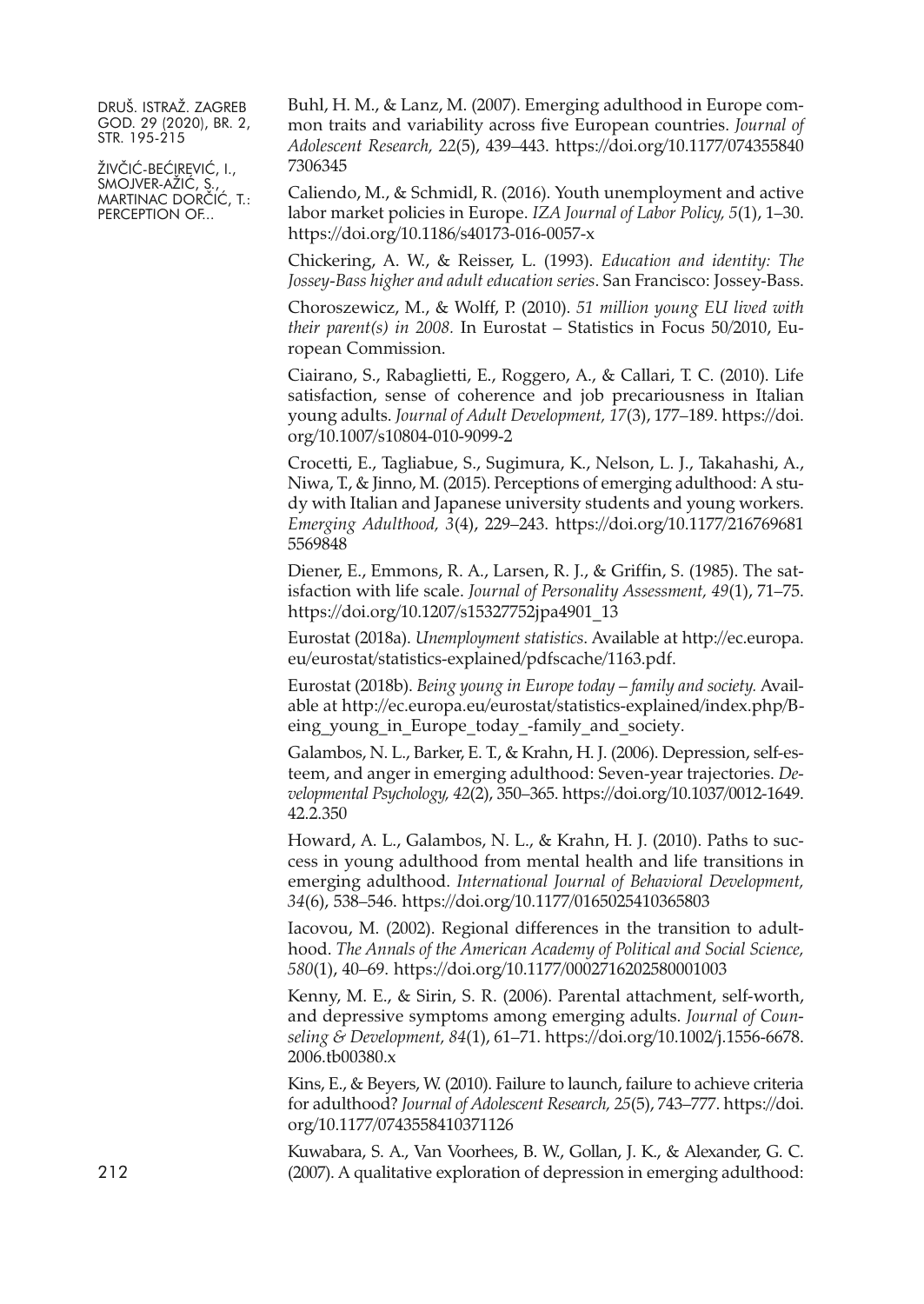ŽIVČIĆ-BEĆIREVIĆ, I., SMOJVER-AZIC, S., MARTINAC DORČIĆ, T.: PERCEPTION OF...

Disorder, development, and social context*. General Hospital Psychiatry, 29*(4), 317–324.

Lovibond, S. H., & Lovibond, P. F. (1995). *Manual forthe Depression Anxiety Stress Scales (DASS).* New South Wales: Psychology Foundation Monograph. <https://doi.org/10.1037/t01004-000>

Lowe, S. R., Dillon, C.O., Rhodes, J. E., & Zwiebach, L. (2013). Defining adult experiences: Perspectives of a diverse sample of young adults. *Journal of Adolescent Research, 28*(1), 31–68. [https://doi.org/10.1177/07](https://doi.org/10.1177/0743558411435854) [43558411435854](https://doi.org/10.1177/0743558411435854)

Macek, P., Bejček, J., & Vaníčková, J. (2007). Contemporary Czech emerging adults: Generation growing up in the period of social changes. *Journal of Adolescent Research, 22*(5), 444–475. [https://doi.org/](https://doi.org/10.1177/0743558407305417) [10.1177/0743558407305417](https://doi.org/10.1177/0743558407305417)

Matković, T. (2008). Tko što radi? Dob i rod kao odrednice položaja na tržištu rada u Hrvatskoj [Who does what? Age and gender as determinants of the position on the labour market in Croatia]. *Revija za socijalnu politiku, 15*(3), 479–502. <https://doi.org/10.3935/rsp.v15i3.802>

McGee, R. E., & Thompson, N. J. (2015). Unemployment and depression among emerging adults in 12 states, Behavioral Risk Factor Surveillance System, 2010. *Preventing Chronic Disease, 12*(3), Article 140451. <https://doi.org/10.5888/pcd12.140451>

Mortimer, J. T., Vuolo, M., Staff, J., Wakefield, S., & Xie, W. (2008). Tracing the timing of "career" acquisition in a contemporary youth cohort. *Work and Occupations, 35*(1), 44–84. [https://doi.org/10.1177/07](https://doi.org/10.1177/0730888407309761) [30888407309761](https://doi.org/10.1177/0730888407309761)

Nelson, L. J., & Barry, C. M. (2005). Distinguishing features of emerging adulthood: The role of self-classification as an adult. *Journal of Adolescent Research, 20*(2), 242–262. [https://doi.org/10.1177/074355840](https://doi.org/10.1177/0743558404273074) [4273074](https://doi.org/10.1177/0743558404273074)

Nelson, L. J., & Luster, S. S. (2015). "Adulthood" by whose definition? The complexity of emerging adults' conceptions of adulthood. In J. J. Arnett (Ed.) *The Oxford handbook of emerging adulthood* (pp. 421–437). New York, NY: Oxford University Press. [https://doi.org/10.1093/oxford](https://doi.org/10.1093/oxfordhb/9780199795574.013.24)hb/ [9780199795574.013.24](https://doi.org/10.1093/oxfordhb/9780199795574.013.24)

Nelson, L. J., Willoughby, B. J., Rogers, A. A., & Padilla-Walker, L. M. (2015). "What a view!" Associations between young people's views of the late teens and twenties and indices of adjustment and maladjustment. *Journal of Adult Development, 22*(3), 125–137. [https://doi.org/](https://doi.org/10.1007/s10804-015-9206-5) [10.1007/s10804-015-9206-5](https://doi.org/10.1007/s10804-015-9206-5)

Padilla-Walker, L. M., Nelson, L. J., & Carroll, J. S. (2012). Affording emerging adulthood: Parental financial assistance of their college-aged children. *Journal of Adult Development, 19*(1), 50–58. [https://doi.org/](https://doi.org/10.1007/s10804-011-9134-y) [10.1007/s10804-011-9134-y](https://doi.org/10.1007/s10804-011-9134-y)

Paul, K. I., & Moser, K. (2009). Unemployment impairs mental health: Meta-analyses. *Journal of Vocational Behavior, 74*(3), 264–282. <https://doi.org/10.1016/j.jvb.2009.01.001>

Piumatti, G., Giannotta, F., Roggero, A., & Rabaglietti, E. (2013). Working status and perception of adulthood: A comparison between Italian and Dutch emerging adults. *Psihološka obzorja/Horizons of* 213 *Psychology, 22*, 39–50. <https://doi.org/10.20419/2013.22.374>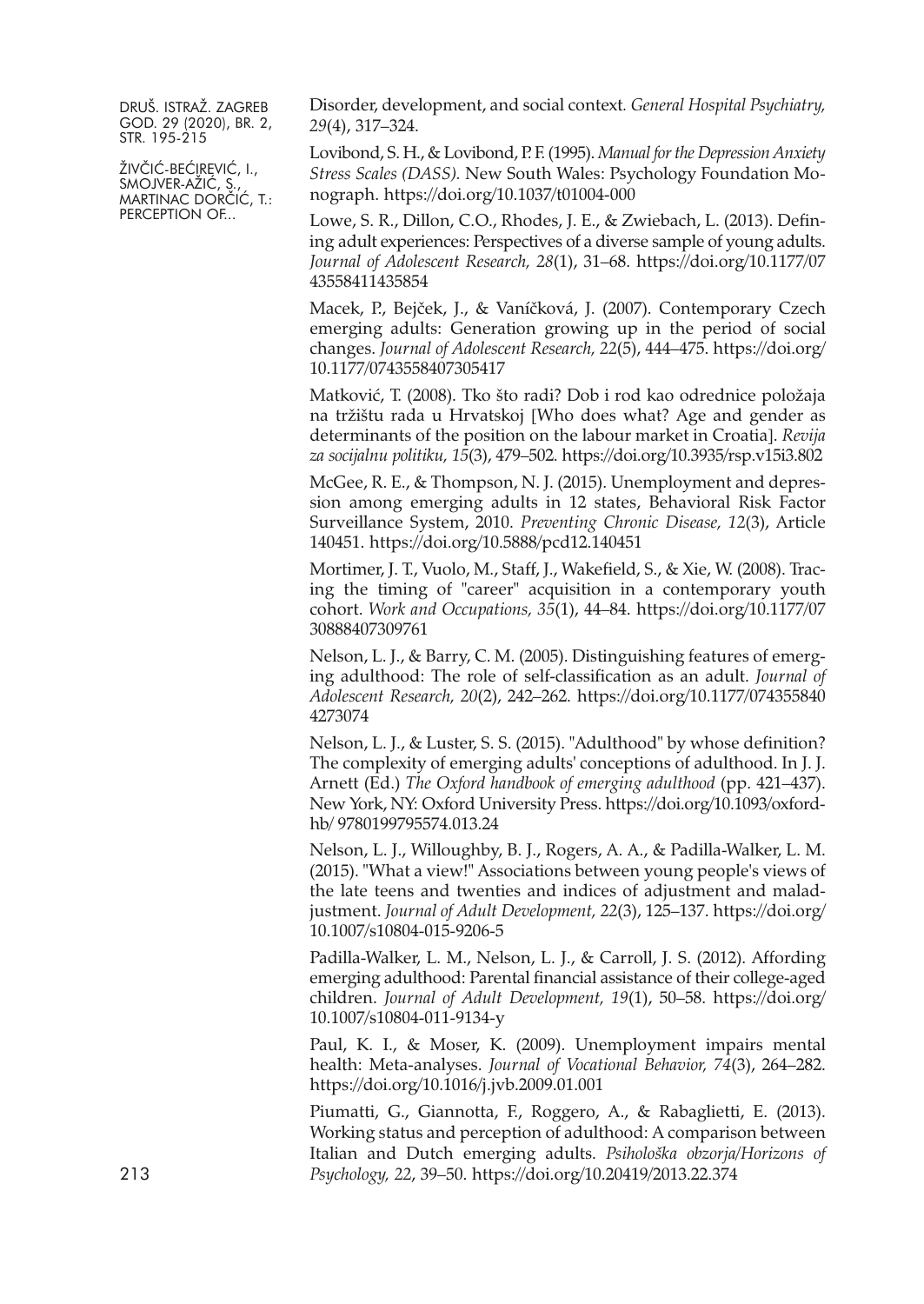ŽIVČIĆ-BEĆIREVIĆ, I., SMOJVER-AZIC, S., MARTINAC DORČIĆ, T.: PERCEPTION OF...

Schulenberg, J. E., & Schoon, I. (2012). The transition to adulthood across time and space: Overview of Special Section. *Longitudinal and Life Course Studies, 3*(2), 164–172. <https://doi.org/10.14301/llcs.v3i2.194>

Schulenberg, J. E., & Zarrett, N. R. (2006). Mental health during emerging adulthood: Continuity and discontinuity in courses, causes, and functions. In J. J.Arnett & J. L. Tanner(Eds.), *Emerging adultsin America: Coming of age in the 21st century* (pp. 135–172). Washington DC: American Psychological Association. <https://doi.org/10.1037/11381-006>

Schwartz, S. J., Côté, J. E., & Arnett, J. J. (2005). Identity and agency in emerging adulthood: Two developmental routes in the individualization process. *Youth & Society, 37*(2), 201–229. [https://doi.org/](https://doi.org/10.1177/0044118X05275965) [10.1177/0044118X05275965](https://doi.org/10.1177/0044118X05275965)

Seiffge-Krenke, I. (2013). "She's leaving home...": Antecedents, consequences, and cultural patterns in the leaving home process. *Emerging Adulthood, 1*(2), 114–124. <https://doi.org/10.1177/2167696813479783>

Seiffge-Krenke, I. (2016). Experiencing the transition to adulthood in Germany: Including emerging adults of the "forgotten half". In R. Žukauskiené (Ed.), *Emerging adulthood in a European context* (pp. 79–93). New York: Psychology Press.

Shanahan, M. J. (2000). Pathways to adulthood in changing societies: Variability and mechanisms in life course perspective. *Annual Review of Sociology, 26*(1), 667–692. <https://doi.org/10.1146/annurev.soc.26.1.667>

Sharon, T. (2016). Constructing adulthood. Markers of adulthood and well-being among emerging adults. *Emerging Adulthood, 4*(3), 161–167. <https://doi.org/10.1177/2167696815579826>

Sinclair, S. J., Siefert, C. J., Slavin-Mulford, J. M., Stein, M. B., Renna, M., & Blais, M. A. (2012). Psychometric evaluation and normative data for the Depression, Anxiety, and Stress Scales-21 (DASS-21) in a nonclinical sample of U.S. Adults. *Evaluation & the Health Professions, 35*(3), 259–279. <https://doi.org/10.1177/0163278711424282>

Sirsch, U., Dreher, E., Mayr, E., & Willinger, U. (2009). What does it take to be an adult in Austria? Views of adulthood in Austrian adolescents, emerging adults, and adults. *Journal of Adolescent Research, 24*(3), 275–292. <https://doi.org/10.1177/0743558408331184>

Spéder, Z., Murinkó, L., & Settersten, R. A. (2014). Are conceptions of adulthood universal and unisex?Ages and social markers in 25 European countries. *Social Forces, 92*(3), 873–898. <https://doi.org/10.1093/sf/sot100>

Tagliabue, S., Lanz, M., & Beyers, W. (2014). The transition to adulthood around the Mediterranean: Contributions of the special issue. *Journal of Adolescence, 37*(8), 1405–1408. [https://doi.org/10.1016/j.ado](https://doi.org/10.1016/j.adolescence.2014.09.001)[lescence.2014.09.001](https://doi.org/10.1016/j.adolescence.2014.09.001)

Tanner, J. J. (2014). Mental health challenges of emerging adulthood. In J. J. Arnett (Ed.), *Oxford handbook of emerging adulthood* (pp. 499–520). New York: Oxford University Press.

Vleioras, G., & Mantziou, A. (2018). Social role transitions and perceived adulthood status: Which ones matter for whom? *Emerging Adulthood, 6*(3), 200–205. <https://doi.org/10.1177/2167696817722470>

Zorotovich, J. R. (2014). *Five dimensions of emerging adulthood: A comparison between students, nonstudents, and college graduates*. (Unpublished 214 PhD dissertation). University of Tennessee.